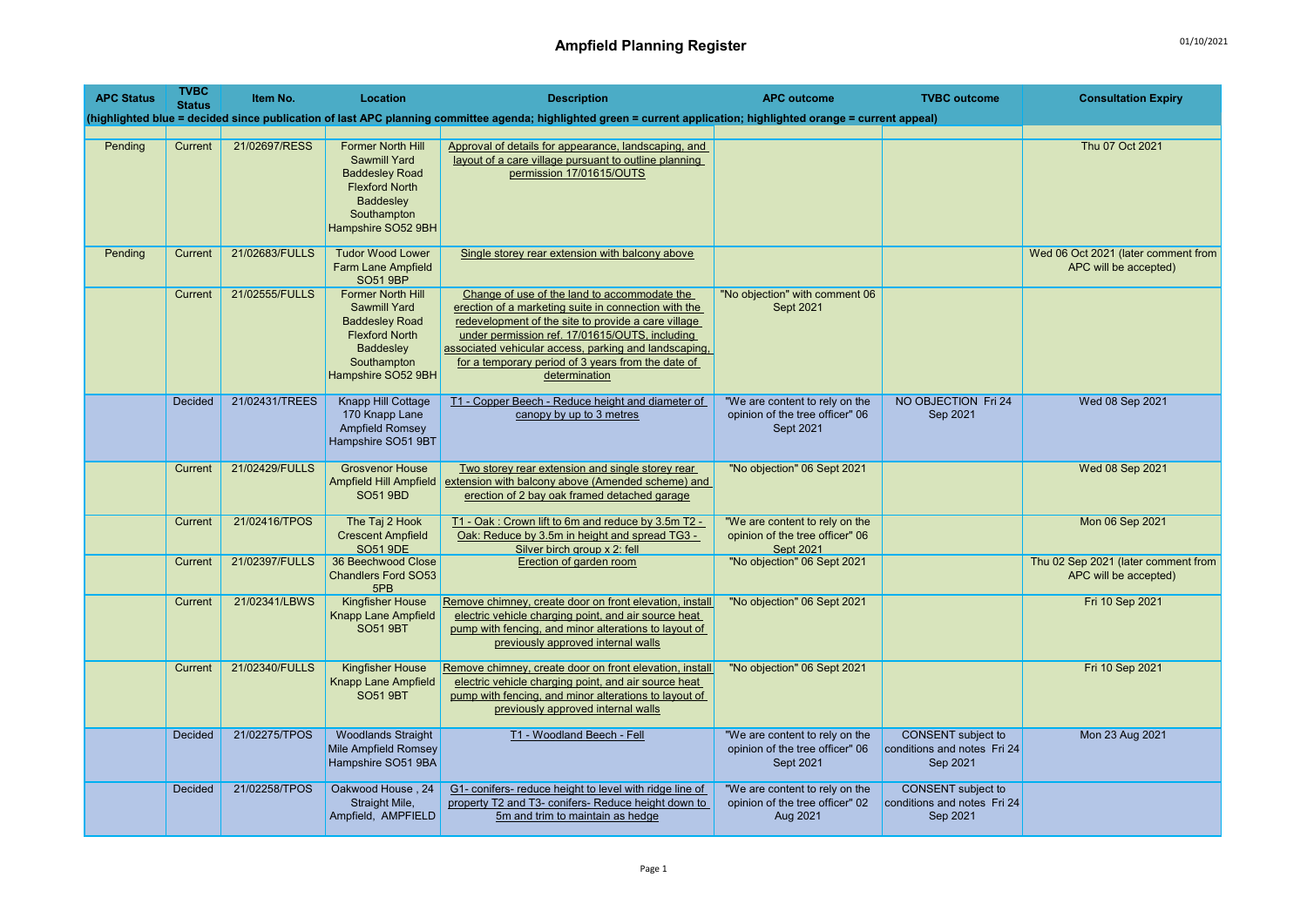| <b>APC Status</b> | <b>TVBC</b><br><b>Status</b> | Item No.       | Location                                                                                                                      | <b>Description</b>                                                                                                                                                                                                                                                                                                                                                                                                                                                              | <b>APC outcome</b>                            | <b>TVBC</b> outcome                                             | <b>Consultation Expiry</b>                                        |
|-------------------|------------------------------|----------------|-------------------------------------------------------------------------------------------------------------------------------|---------------------------------------------------------------------------------------------------------------------------------------------------------------------------------------------------------------------------------------------------------------------------------------------------------------------------------------------------------------------------------------------------------------------------------------------------------------------------------|-----------------------------------------------|-----------------------------------------------------------------|-------------------------------------------------------------------|
|                   | Decided                      | 21/02197/CLES  | <b>Barnaby Chiari</b><br>Antiquarian Books Ltd<br>The Barn The Old<br><b>Farmhouse Ampfield</b><br>Hill Ampfield, SO51<br>9BD | Certificate of lawful existing use for office use within<br>Class E (Formerly Class B1(a)                                                                                                                                                                                                                                                                                                                                                                                       | "No Objection" 02 Aug 2021                    | <b>ISSUE CERTIFICATE Thu</b><br>16 Sep 2021                     |                                                                   |
|                   | Decided                      | 21/02193/DDTPO | 31 Hocombe Wood<br>Road Chandlers Ford<br>Eastleigh Hampshire<br><b>SO53 5PN</b>                                              | To fell a dead Silver Birch tree sited in the rear garden<br>adjacent to the left hand fence (TPO.TVBC.0687)                                                                                                                                                                                                                                                                                                                                                                    | n/a                                           | Fell Dead TPO Tree DD<br>Tue 27 Jul 2021                        | Tue 27 Jul 2021                                                   |
|                   | Decided                      | 21/02126/FULLS | 4 The Stables<br><b>Ampfield Hill Ampfield</b><br>Romsey Hampshire<br><b>SO51 9BD</b>                                         | Construction of car port                                                                                                                                                                                                                                                                                                                                                                                                                                                        | "No Objection" 02 Aug 2021                    | PERMISSION subject to<br>conditions & notes Mon 06<br>Sep 2021  | Mon 09 Aug 2021                                                   |
|                   | Current                      | 21/02076/FULLS | Monks Barn Knapp<br>Lane Ampfield SO51<br>9BT                                                                                 |                                                                                                                                                                                                                                                                                                                                                                                                                                                                                 | "No Objection" 02 Aug 2021                    |                                                                 |                                                                   |
|                   | <b>Decided</b>               | 21/02072/FULLS | 30 Baddesley Road<br><b>Chandlers Ford SO53</b><br>5NG                                                                        | Detached garage and entrance porch                                                                                                                                                                                                                                                                                                                                                                                                                                              | "No Objection" 02 Aug 2021                    | PERMISSION subject to<br>conditions & notes Mon 06<br>Sep 2021  | Mon 02 Aug 2021 (TVBC have agreed<br>to receive comment on 3 Aug) |
|                   | <b>Decided</b>               | 21/02054/FULLS | 5 Green Pond Lane<br><b>Ampfield Romsey</b><br>Hampshire SO51 9BS                                                             | Single storey rear extension                                                                                                                                                                                                                                                                                                                                                                                                                                                    | "No Objection" 02 Aug 2021                    | PERMISSION subject to<br>conditions & notes Wed 01<br>Sep 2021  | 44414                                                             |
|                   | Decided                      | 21/02036/FULLS | 36 Hocombe Wood<br>Road Chandlers Ford<br>SO53 5PP                                                                            | Two storey side extension including removal of the<br>existing conservatory                                                                                                                                                                                                                                                                                                                                                                                                     | "No objection" 02 Aug 2021                    | PERMISSION subject to<br>conditions & notes. Wed 25<br>Aug 2021 | Wed 04 Aug 2021                                                   |
|                   | Decided                      | 21/01995/FULLS | 1 The Stables<br>Ampfield Hill Ampfield<br>SO51 9BD                                                                           | Erect detached car port (Part Retrospective)                                                                                                                                                                                                                                                                                                                                                                                                                                    | "No objection" with comment 02<br>August 2021 | PERMISSION subject to<br>conditions & notes Tue 31<br>Aug 2021  | Fri 30 Jul 2021 (TVBC have agreed to<br>receive comment on 3 Aug) |
|                   | Decided                      | 21/01956/VARS  | Kingfisher House<br>Knapp Lane SO51<br>9BT                                                                                    | Vary condition 2 (Approved plans) of 20/02312/VARS<br>(Erection of single-storey rear extension to provide<br>extended living accommodation; change roof type of<br>existing single-storey rear extension to match<br>proposed extension and provision of vaulted roof over<br>proposed Kitchen/Dining Room) (Amended scheme)<br>by replacing approved elevations and floor plans,<br>BS01 SK04 (revision R) with amended elevations and<br>floor plans, BS01 SK04 (revision W) | "No objection" 05 July 2021                   | REFUSE. Tue 24 Aug<br>2021                                      | Thu 22 Jul 2021                                                   |
|                   | Decided                      | 21/01968/DDTPO | Tall Chimneys 10<br><b>Baddesley Road</b><br><b>Chandlers Ford</b><br>Eastleigh Hampshire<br>SO53 5NG                         | To fell a dangerous Beech tree sited at the front<br>access to the property, alongside a road and close to<br>overhanging cables. (TPO.TVBC.0694)                                                                                                                                                                                                                                                                                                                               | n/a                                           | Fell Dangerous TPO Tree<br>DD Wed 30 Jun 2021                   | Sun 04 Jul 2021                                                   |
|                   | Decided                      | 21/01946/FULLS | Woodlands Woodlea<br>Way Ampfield SO51<br>9BZ.                                                                                | Two Storey side extension                                                                                                                                                                                                                                                                                                                                                                                                                                                       | No objection 05 July 2021                     | PERMISSION subject to<br>conditions & notes Thu 12<br>Aug 2021  | Fri 23 Jul 2021                                                   |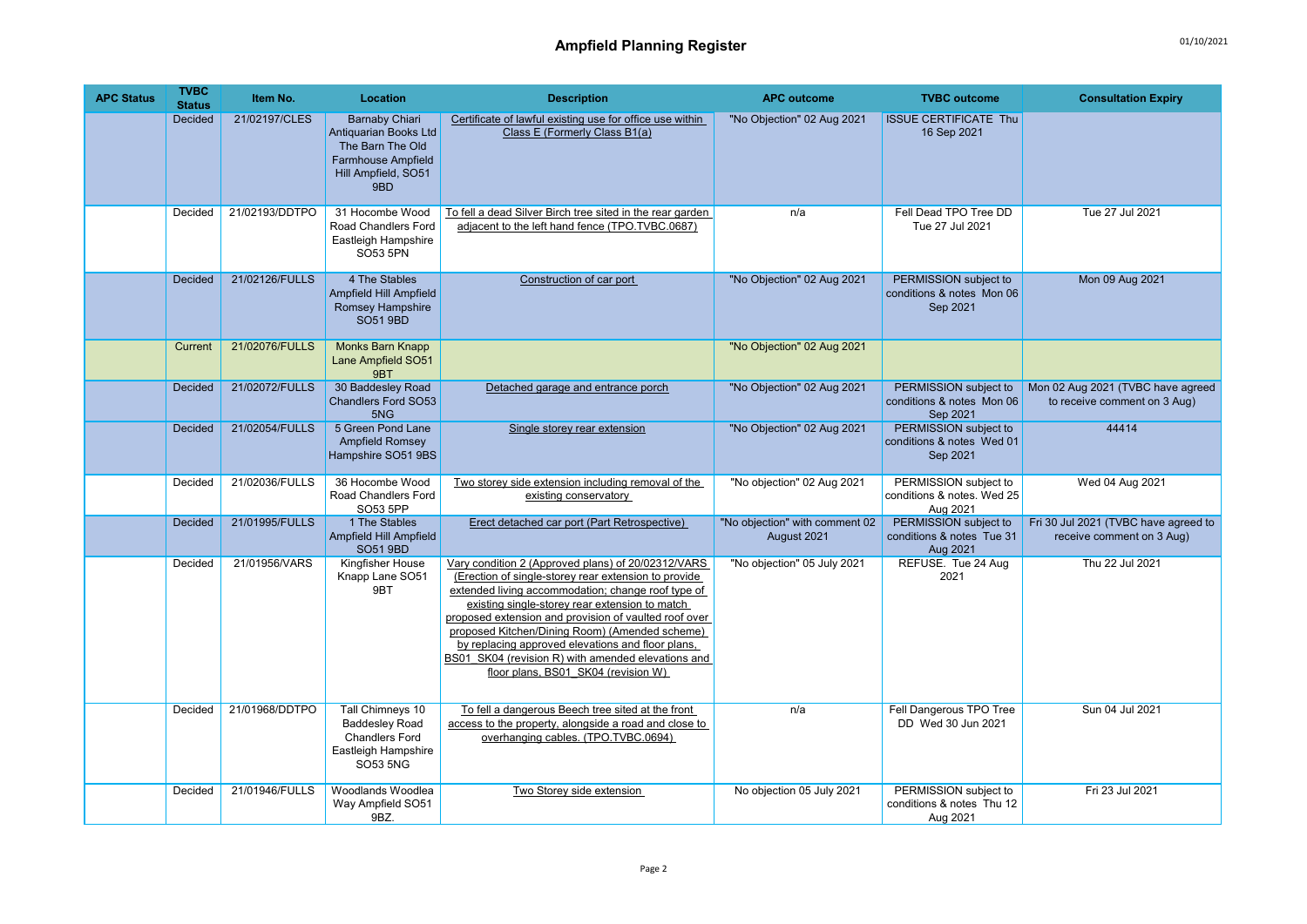| <b>APC Status</b> | <b>TVBC</b><br><b>Status</b> | Item No.       | <b>Location</b>                                                                       | <b>Description</b>                                                                                                                                                                                                                                                 | <b>APC outcome</b>                                                                      | <b>TVBC</b> outcome                                                   | <b>Consultation Expiry</b> |
|-------------------|------------------------------|----------------|---------------------------------------------------------------------------------------|--------------------------------------------------------------------------------------------------------------------------------------------------------------------------------------------------------------------------------------------------------------------|-----------------------------------------------------------------------------------------|-----------------------------------------------------------------------|----------------------------|
|                   | Decided                      | 21/01918/DDTPO | Bentley 21 Straight<br>Mile Ampfield Romsey<br>Hampshire SO51 9BB                     | To fell a dangerous Ash tree sited in the back right of<br>the rear garden. (TPO.25.TVS.3 - woodland)                                                                                                                                                              | n/a                                                                                     | Fell Dead TPO Woodland<br>DD Mon 28 Jun 2021                          |                            |
|                   | Decided                      | 21/01903/DDTPO | Bentley 21 Straight<br>Mile Ampfield Romsey<br>Hampshire SO51 9BB                     | To fell 3 dead Birch trees and 1 dead Hazel tree, sited<br>behind an outbuilding towards the rear of the property,<br>on the left hand side. (TPO.25.TVS.3 - woodland)                                                                                             | n/a                                                                                     | Fell Dead TPO Woodland<br>DD Thu 24 Jun 2021                          |                            |
|                   | Decided                      | 21/01840/FULLS | Forty Winks 169<br>Knapp Lane Ampfield<br>SO51 9BT                                    | Replacing open, flat roofed lean-to with enclosed,<br>pitched roof shed incorporating wc                                                                                                                                                                           | "No objection" 05 July 2021                                                             | PERMISSION subject to<br>conditions & notes Wed 28<br><b>Jul 2021</b> | Tue 13 Jul 2021            |
|                   | Decided                      | 21/01788/FULLS | 308 Hursley Road<br><b>Chandlers Ford</b><br>Eastleigh Hampshire<br>SO53 5PF          | Revised carport design from approved plans on<br>application 14/00805/FULLS                                                                                                                                                                                        | No objection 05 July 2021                                                               | PERMISSION subject to<br>conditions & notes, Wed<br>28 Jul 2021       | Thu 08 Jul 2021            |
|                   | <b>Decided</b>               | 21/01783/FULLS | 41 Hook Road<br>Ampfield SO51 9DB                                                     | Two storey rear extension and addition of first floor to<br>existing bungalow to form re-configured living<br>accommodation with two additional bedrooms including<br>construction of replacement outbuilding                                                      | No objection 05 July 2021                                                               | PERMISSION subject to<br>conditions & notes Wed 15<br>Sep 2021        | Thu 08 Jul 2021            |
|                   | Decided                      | 21/01780/VARS  | Amberwood Jermyns<br>Lane Ampfield<br>Romsey Hampshire<br>SO510QA                     | Vary Condition 3 of 20/02969/FULLS (Single storey<br>front and rear extensions to provide extended living<br>accommodation) to use a different external material for<br>the rear extension, vertical timber cladding to the rear<br>extension instead of brickwork | No objection 05 July 2021                                                               | PERMISSION subject to<br>conditions & notes Thu 05<br>Aug 2021        | Mon 05 Jul 2021            |
|                   | Decided                      | 21/01774/TPOS  | 36 Straight Mile<br>Ampfield SO51 9BB                                                 | T1 Beech - Fell                                                                                                                                                                                                                                                    | "We are content to rely on the<br>opinion of the tree officer. " 05<br><b>July 2021</b> | CONSENT subject to<br>conditions and notes Mon<br>09 Aug 2021         | Mon 05 Jul 2021            |
|                   | Decided                      | 21/01667/DDTPO | 11 Hook Road<br>Ampfield Romsey<br>Hampshire SO51 9DB                                 | To fell a dead Silver Birch tree sited to the right hand<br>side of the rear garden, close to the fenceline and<br>adjacent property. (TPO.TVBC.682)                                                                                                               | n/a                                                                                     | Fell Dead TPO Tree DD Fri<br>04 Jun 2021                              |                            |
|                   | Current                      | 21/01613/FULLS | <b>Woodcote Pound</b><br>Lane Ampfield<br><b>Romsey Hampshire</b><br><b>SO51 9BP</b>  | Extensions and adaptations to re-configure and extend "Objection" (with reasons) 07 Jun<br>the existing ground floor/living accommodation and<br>provide additional bedrooms                                                                                       | 2021                                                                                    |                                                                       | tbc                        |
|                   | Decided                      | 21/01482/FULLS | Abbey Wood 27<br><b>Straight Mile Ampfield</b><br>Romsey Hampshire<br><b>SO51 9BB</b> | Erection of two storey porch/entrance hall, two storey<br>rear extension, single storey rear extension with<br>balcony over and replacement dormer                                                                                                                 | "No Objection" 07 Jun 2021                                                              | PERMISSION subject to<br>conditions & notes Mon 16<br>Aug 2021        | Wed 09 Jun 2021            |
|                   | Decided                      | 21/01470/CLES  | Redburn Farm Green<br>Pond Lane Ampfield<br>SO51 9BR                                  | Application for certificate of lawfulness for existing use "Objection" (with reasons) 07 Jun WITHDRAWN Mon 23 Aug<br>of land as domestic garden                                                                                                                    | 2021                                                                                    | 2021                                                                  | Mon 07 Jun 2021            |
|                   | Decided                      | 21/01395/DDTPO | <b>Treems Straight Mile</b><br>Ampfield Romsey<br>Hampshire SO51 9BA                  | To fell a previously damaged Birch tree which is<br>leaning dangerously over the garage, towards the main<br>property. (TPO.25.TVS.3)                                                                                                                              | n/a                                                                                     | Fell Dangerous TPO<br>Woodland DD Tue 11 May<br>2021                  |                            |
|                   | Decided                      | 21/01406/TPOS  | 6 Hook Water Road<br>Chandlers Ford SO53<br>5PR                                       | T1 - Silver Birch - Fell T2 - Sitka Spruce - Fell                                                                                                                                                                                                                  | "We are content to rely on the<br>opinion of the tree officer" 12<br>May 2021           | PART CONSENT/PART<br>REFUSAL Tue 06 Jul 2021                          | 03/06/2021                 |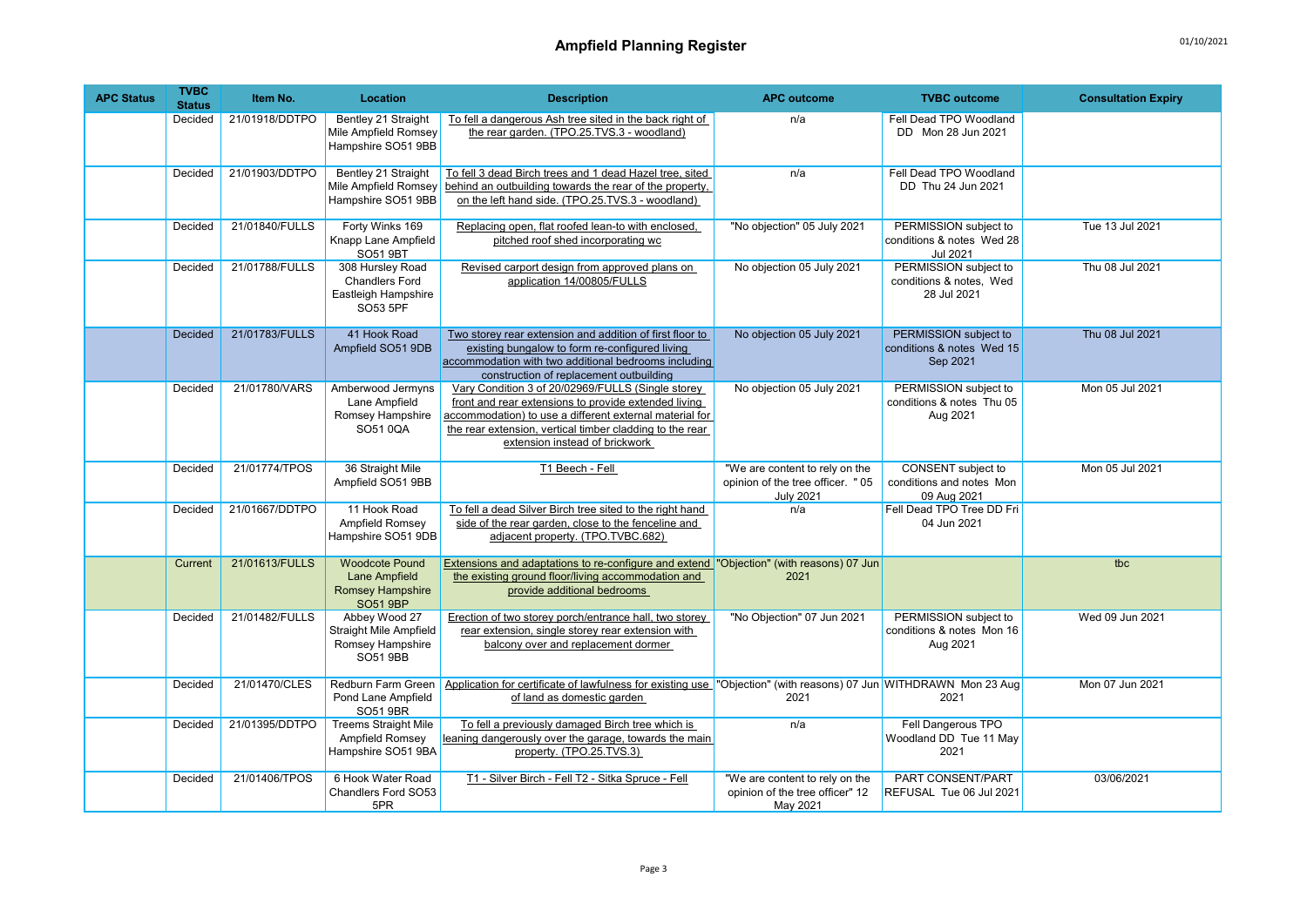| <b>APC Status</b> | <b>TVBC</b><br><b>Status</b> | Item No.       | <b>Location</b>                                                                 | <b>Description</b>                                                                                                                                                                                                | <b>APC outcome</b>                                                                                                                                                                                                                           | <b>TVBC</b> outcome                                                  | <b>Consultation Expiry</b> |
|-------------------|------------------------------|----------------|---------------------------------------------------------------------------------|-------------------------------------------------------------------------------------------------------------------------------------------------------------------------------------------------------------------|----------------------------------------------------------------------------------------------------------------------------------------------------------------------------------------------------------------------------------------------|----------------------------------------------------------------------|----------------------------|
|                   | Decided                      | 21/01392/TPOS  | 28 Beechwood Close<br>Chandlers Ford SO53<br>5PB                                | Ash Tree (T1) - Reduce Ash tree limbs over extending<br>out of Conifer on both sides                                                                                                                              | "We are content to rely on the<br>opinion of the tree officer"12 May<br>2021                                                                                                                                                                 | CONSENT subject to<br>conditions and notes Tue<br>06 Jul 2021        | 03/06/2021                 |
|                   | Decided                      | 21/01282/FULLS | Bracken Lodge<br><b>Winchester Road</b><br>Ampfield SO51 9BU                    | Two storey extension                                                                                                                                                                                              | Comment: "no objection" 12 May<br>2021                                                                                                                                                                                                       | PERMISSION subject to<br>conditions & notes Fri 25<br>Jun 2021       | Thu 20 May 2021            |
|                   | Decided                      | 21/01230/PDQS  | Pococks Roses<br>Jermyns Lane<br>Ampfield Romsey<br>Hampshire SO51 0QA          | Change of use of agricultural buildings to 2<br>dwellinghouses (Class C3), and for building operations<br>reasonably necessary for the conversion                                                                 | Comment: "We are commenting<br>within the constraints of the<br>application, which does not<br>enable us to comment on the<br>feasibility of converting the<br>existing buildings given their<br>construction and condition." 12<br>May 2021 | <b>WITHDRAWN</b>                                                     | Wed 19 May 2021            |
|                   | Decided                      | 21/01183/FULLS | The Oaks 19 Straight<br>Mile Ampfield SO51<br>9BB                               | Construction of car port with store over                                                                                                                                                                          | Comment: "no objection" 26 Apr<br>2021                                                                                                                                                                                                       | PERMISSION subject to<br>conditions & notes Mon 07<br>Jun 2021       | Thu 13 May 2021            |
|                   | Decided                      | 21/01172/FULLS | 324 Hursley Road<br>Chandler's Ford SO53<br>5PH                                 | Two storey side extensions, single storey rear<br>extension and new porch                                                                                                                                         | Comment: "no objection" 26 Apr<br>2021                                                                                                                                                                                                       | <b>WITHDRAWN</b>                                                     | Sun 16 May 2021            |
|                   | Decided                      | 21/01168/DDCA  | <b>Churchfield House</b><br>Knapp Lane Ampfield<br>Romsey Hampshire<br>SO51 9BT | Removal of a dangerous Ash tree which has Ash<br>dieback. Located at the back of rear garden, listing at a<br>dangerous angle and threatening to collapse                                                         | Not applicable                                                                                                                                                                                                                               | Fell Dangerous CA Tree<br>DD Fri 23 Apr 2021                         | not applicable             |
|                   | Decided                      | 21/01158/FULLS | 3 The Paddocks<br>Winchester Road<br>Ampfield SO51 9BG                          | Removal of greenhouse, extension of concrete base<br>and erection of replacement greenhouse within 2m of<br>site boundarv                                                                                         | Comment: "no objection" 26 Apr<br>2021                                                                                                                                                                                                       | PERMISSION subject to<br>conditions & notes Mon 14<br>Jun 2021       |                            |
|                   | Decided                      | 21/01131/FULLS | Woodlands 31<br><b>Beechwood Crescent</b><br>Chandlers Ford SO53<br>5PE         | Erection of a single storey rear extension to form family Comment: "no objection" 26 Apr<br>room, utility and boot room and first floor side<br>extension above garage to form dressing room to<br>master bedroom | 2021                                                                                                                                                                                                                                         | PERMISSION subject to<br>conditions & notes Thu 10<br>Jun 2021       | not available              |
|                   | Decided                      | 21/01122/TPOS  | <b>Lakeside Straight Mile</b><br>Ampfield SO51 9BA                              | T1, T2 Birch - Reduce over property by up to 3m, T3<br>Oak - Reduce mid and upper crown by up to 3m and<br>remove major deadwood                                                                                  | "We are content to rely on the<br>opinion of the tree officer" 26 Apr<br>2021                                                                                                                                                                | <b>CONSENT</b> subject to<br>conditions and notes Tue<br>08 Jun 2021 | Fri 07 May 2021            |
|                   | Decided                      | 21/01035/FULLS | Churchfield House<br>Knapp Lane Ampfield<br><b>SO51 9BT</b>                     | Construct a studio in the rear garden for exercise and<br>leisure                                                                                                                                                 | Comment: "no objection" 26 Apr<br>2021                                                                                                                                                                                                       | PERMISSION subject to<br>conditions & notes Wed 02<br>Jun 2021       | Fri 30 Apr 2021            |
|                   | Decided                      | 21/00882/TPOS  | 306 Hursley Road<br>Chandler's Ford SO53<br>5PF                                 | Oak (T1) - Crownlift to 5.2m over the highway and<br>drive                                                                                                                                                        | "We are content to rely on the<br>opinion of the tree officer" 29 Mar<br>2021                                                                                                                                                                | CONSENT subject to<br>conditions and notes<br>Fri 30 Apr 2021        | Tue 13 Apr 2021            |
|                   | Decided                      | 21/00858/TPOS  | Woodlands 56<br><b>Beechwood Close</b><br>Chandlers Ford SO53                   | Tree works as per schedule received                                                                                                                                                                               | "We are content to rely on the<br>opinion of the tree officer" 29 Mar<br>2021                                                                                                                                                                | CONSENT subject to<br>conditions and notes 17<br>May 2021            | Mon 12 Apr 2021            |
|                   | Decided                      | 21/00704/VARS  | 12 Beechwood<br><b>Crescent Chandlers</b><br>Ford Eastleigh                     | Vary condition 02 of 19/02114/FULLS (First floor<br>extension to provide 2 additional ensuite bedrooms;<br>single storey side/rear extensions to provide extended                                                 | "No objection" 29 Mar 2021                                                                                                                                                                                                                   | PERMISSION subject to<br>conditions & notes; Fri 09<br>Apr 2021      | Wed 31 Mar 2021            |
|                   | Decided                      | 21/00703/CLPS  | Churchfield House<br>Knapp Lane Ampfield<br>SO51 9BT                            | Application for a Lawful Development Certificate for a<br>Proposed - Erection of detached garden studio room<br>built on concrete hard standing base 2m away from the                                             | "Objection", with reasons 29 Mar<br>2021                                                                                                                                                                                                     | WITHDRAWN; Fri 09 Apr<br>2021                                        | Tue 30 Mar 2021            |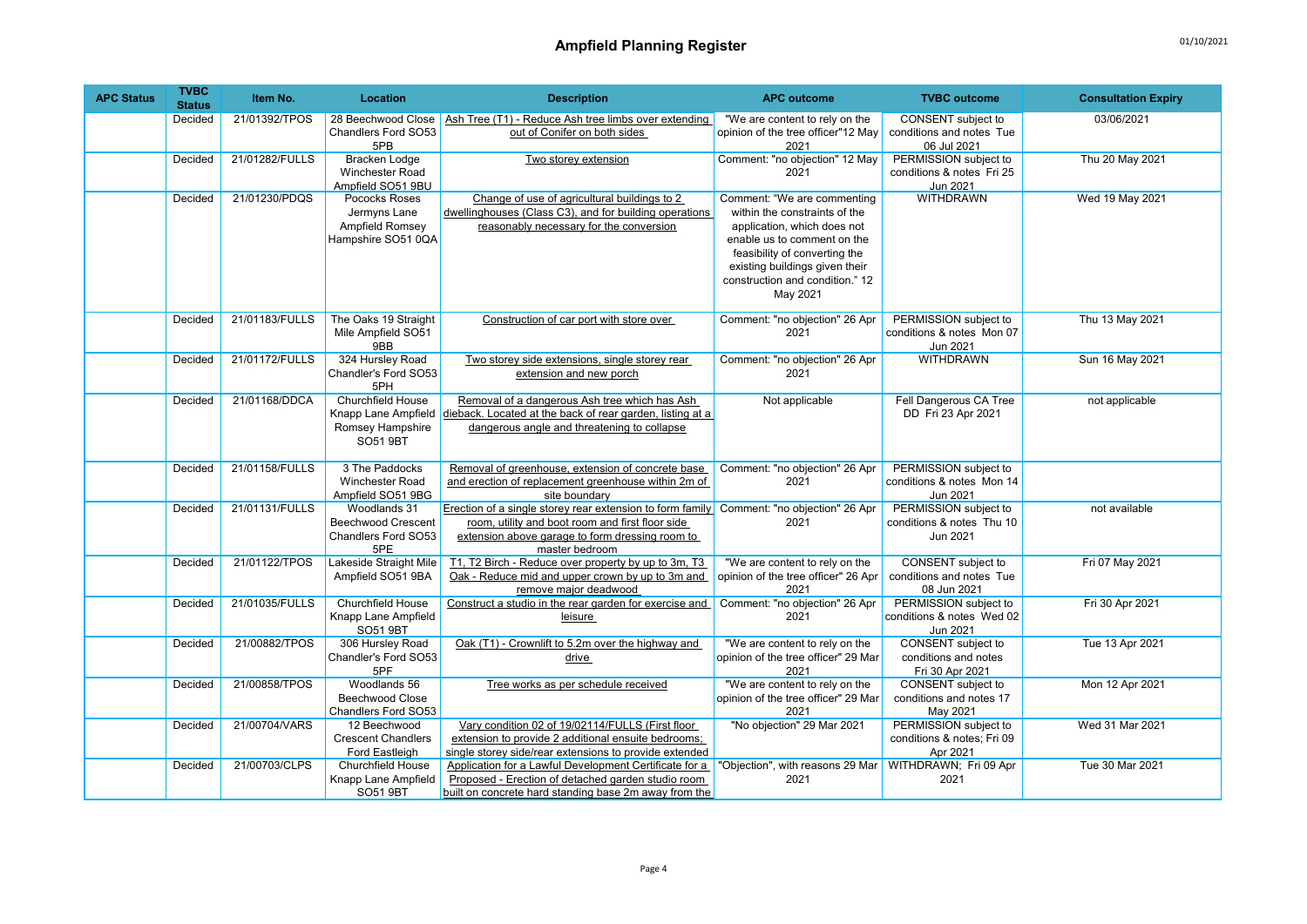| <b>APC Status</b> | <b>TVBC</b><br><b>Status</b> | Item No.       | <b>Location</b>                       | <b>Description</b>                                                          | <b>APC outcome</b>                           | <b>TVBC</b> outcome                     | <b>Consultation Expiry</b> |
|-------------------|------------------------------|----------------|---------------------------------------|-----------------------------------------------------------------------------|----------------------------------------------|-----------------------------------------|----------------------------|
|                   | Decided                      | 21/00688/TPOS  | 33 Beechwood                          | G16 - Beech tree - Prune over-hanging branches back                         | "We are content to rely on the               | CONSENT subject to                      | Mon 29 Mar 2021            |
|                   |                              |                | <b>Crescent Chandlers</b>             | by 2m to suitable growth points, G15 - Oak tree -                           | opinion of the tree officer" 29 Mar          | conditions and notes Mon                |                            |
|                   |                              |                | Ford SO53 5PE                         | remove low branch over lawn, T57 - Oak tree - reduce                        | 2021                                         | 26 Apr 2021                             |                            |
|                   | Decided                      | 21/00658/TPOS  | Woodsgift Woodlea                     | T1 - Holly (Located in woodland) - Prune back all                           | "We are content to rely on the               | CONSENT subject to                      | Wed 24 Mar 2021            |
|                   |                              |                | Way Ampfield SO51<br>9DA              | overhanging branches back to the boundary                                   | opinion of the tree officer" 29 Mar<br>2021  | notes; Fri 26 Mar 2021                  |                            |
|                   | Decided                      | 21/00581/TPOS  | The Cottage Knapp                     | T1 - Pine - Reduce branches away from overhead                              | "We are content to rely on the               | NO OBJECTION; Tue 06                    | Mon 29 Mar 2021            |
|                   |                              |                | Lane Ampfield                         | cables to give up to 1.5 metres clearance                                   | opinion of the tree officer." 01             | Apr 2021                                |                            |
|                   |                              |                | Romsey Hampshire                      |                                                                             | Mar 2021                                     |                                         |                            |
|                   | Decided                      | 21/00367/DDTPO | Abbey Wood 27                         | Removal of 3 dead trees - T11 (Rowan) T12 (Birch),                          | n/a                                          | Fell Dead TPO Woodland                  |                            |
|                   |                              |                | <b>Straight Mile Ampfield</b>         | T30 (Rowan) (TPO.25.TVS.3)                                                  |                                              | DD Mon 08 Feb 2021                      |                            |
|                   |                              |                | Romsey Hampshire                      |                                                                             |                                              |                                         |                            |
|                   | Decided                      | 21/00365/TPOS  | Abbey Wood 27                         | T21 - Oak - Crown lift up to 4m above ground level,                         | "We are content to rely on the               | CONSENT subject to                      | Fri 26 Feb 2021            |
|                   |                              |                |                                       | Straight Mile Ampfield reduce canopy over the driveway by up to 1.5-2m, T17 | opinion of the tree officer." 01             | conditions and notes Thu                |                            |
|                   |                              |                | SO51 9BB                              | - Birch - Fell, G52 - Lawsons cypress - Fell                                | Mar 2021                                     | 04 Mar 2021                             |                            |
|                   | Decided                      | 21/00310/FULLS | 40 Beechwood                          | Erection of timber outbuilding to be used as home                           |                                              | PERMISSION subject to                   | Mon 22 Feb 2021            |
|                   |                              |                | Crescent. Chandlers                   | office / summer house                                                       | "Comment: This is a substantial              | conditions & notes; Tue 30              |                            |
|                   |                              |                | Ford, Eastleigh,                      |                                                                             | building of imposing height, and             | Mar 2021                                |                            |
|                   | Decided                      | 21/00157/TPOS  | Knottsberry Wood                      | T1 - Willow - Fell. T2 - Oak Left - Crown lift by up to 4m                  | "We are content to rely on the               | CONSENT subject to                      | Mon 08 Feb 2021            |
|                   |                              |                | <b>Straight Mile Ampfield</b>         | above ground level, T3 - Oak right - Crown lift by up to                    | opinion of the tree officer." 01             | conditions and notes Tue                |                            |
|                   |                              |                | Romsey Hampshire                      | 4m above ground level reduce branches by up to 2m                           | Feb 2021                                     | 16 Feb 2021                             |                            |
|                   | Decided                      | 21/00150/TPOS  | Pinelands Ridge 43                    | T46 - Corsican Pine - Fell                                                  | "We are content to rely on the               | <b>CONSENT</b> subject to               | Mon 08 Feb 2021            |
|                   |                              |                | <b>Hook Road Ampfield</b><br>SO51 9DB |                                                                             | opinion of the tree officer." 01<br>Feb 2021 | conditions and notes Mon<br>01 Mar 2021 |                            |
|                   | Decided                      | 21/00093/TPOS  | 22 Baddesley Road                     | T1 - Beech - Fell                                                           | "We are content to rely on the               | CONSENT subject to                      | Tue 02 Feb 2021            |
|                   |                              |                | <b>Chandlers Ford</b>                 |                                                                             | opinion of the tree officer." 01             | conditions and notes Tue                |                            |
|                   |                              |                | Eastleigh Hampshire                   |                                                                             | Feb 2021                                     | 16 Feb 2021                             |                            |
|                   | Decided                      | 20/03276/TPOS  | Lakewood Straight                     | T1- Birch - Fell, T2 - Ash - Fell, T3 - Ash - Fell, T4 -                    | "We are content to rely on the               | CONSENT subject to                      | Wed 06 Jan 2021            |
|                   |                              |                | Mile Ampfield Romsey                  | Birch - Fell, T5 - Birch - Fell                                             | opinion of the tree officer" 04 Jan          | conditions and notes Wed                |                            |
|                   |                              |                | Hampshire SO51 9BA                    |                                                                             | 2020. Note: this comment was                 | 10 Feb 2021                             |                            |
|                   | Decided                      | 20/03272/TPOS  | 10 Hocombe Wood                       | T1 - Silver Birch - Crown raise to 5 metres, reduce                         | "We are content to rely on the               | CONSENT subject to                      | Mon 25 Jan 2021            |
|                   |                              |                | Road Chandlers Ford                   | lower branch by 3 metres, reduce height by 2 metres,                        | opinion of the tree officer" 04 Jan          | conditions and notes Wed                |                            |
|                   |                              |                | SO53 5PP                              | reduce remaining canopy by up to 2 metres and                               | 2020                                         | 27 Jan 2021                             |                            |
| Comment not       | Decided                      | 20/03264/DDTPO | Land At Ganger                        | Fell 2 x heaved trees overhanging Knottsberry Wood -                        | n/a                                          | Fallen TPO Woodland DD                  |                            |
| required          |                              |                | Wood, Straight Mile,                  | 1 Birch and 1 Willow 24.12.2020 (TPO.25.TVS.3 - W2)                         |                                              | Thu 24 Dec 2020                         |                            |
|                   |                              |                | Ampfield, Hampshire                   |                                                                             |                                              |                                         |                            |
|                   | Decided                      | 20/03241/CLPS  | 344 Hursley Road                      | Application for a Lawful Development Certificate for a                      | "No Comment" 04 Jan 2021                     | <b>ISSUE CERTIFICATE Tue</b>            | Thu 14 Jan 2021            |
|                   |                              |                | Chandler's Ford SO53                  | Proposed single storey side extension to existing                           |                                              | 26 Jan 2021                             |                            |
|                   | Decided                      | 20/03202/TREES | 5PL<br>181 Knapp Lane                 | dwelling<br>T1 - Birch - Dismantle in sections to ground level, T2 -        | "We are content to rely on the               | NO OBJECTION refer to                   | Thu 07 Jan 2021            |
|                   |                              |                | Ampfield Romsey                       | Willow - dismantle in sections to ground level, T3 -                        | opinion of the tree officer" 04 Jan          | informatives, Mon 25 Jan                |                            |
|                   |                              |                | Hampshire SO51 9BT                    | Apple - dismantle in sections to ground level                               | 2020                                         | 2021                                    |                            |
|                   | Decided                      | 20/03188/FULLS | Winghams Barn                         | Erect single storey side extension to provide additional                    | "No Comment" 04 Jan 2021                     | PERMISSION subject to                   | Tue 19 Jan 2021            |
|                   |                              |                | Cottage Winghams                      | ground floor space                                                          |                                              | conditions & notes Wed 10               |                            |
|                   |                              |                | Lane Ampfield SO51                    |                                                                             |                                              | Feb 2021                                |                            |
|                   | Decided                      | 20/03064/TPOS  | Cafe Binghams                         | T1 - Ash - Reduce lowest lateral limbs over car park by                     | "We are content to rely on the               | CONSENT subject to                      | Mon 04 Jan 2021            |
|                   |                              |                | Winchester Road                       | up to 3m                                                                    | opinion of the tree officer" 04 Jan          | conditions and notes Thu                |                            |
|                   |                              |                | Ampfield Romsev                       |                                                                             | 2020                                         | 21 Jan 2021                             |                            |
|                   | Decided                      | 20/03063/TPOS  | Woodsgift Woodlea                     | G1 - 4 x Western Red Cedar - Crown lift up to 4m                            | "We are content to rely on the               | CONSENT subject to                      | Mon 04 Jan 2021            |
|                   |                              |                | Way Ampfield SO51                     | above ground level                                                          | opinion of the tree officer" 04 Jan          | conditions and notes Wed                |                            |
|                   |                              |                | 9DA                                   |                                                                             | 2020                                         | 20 Jan 2021                             |                            |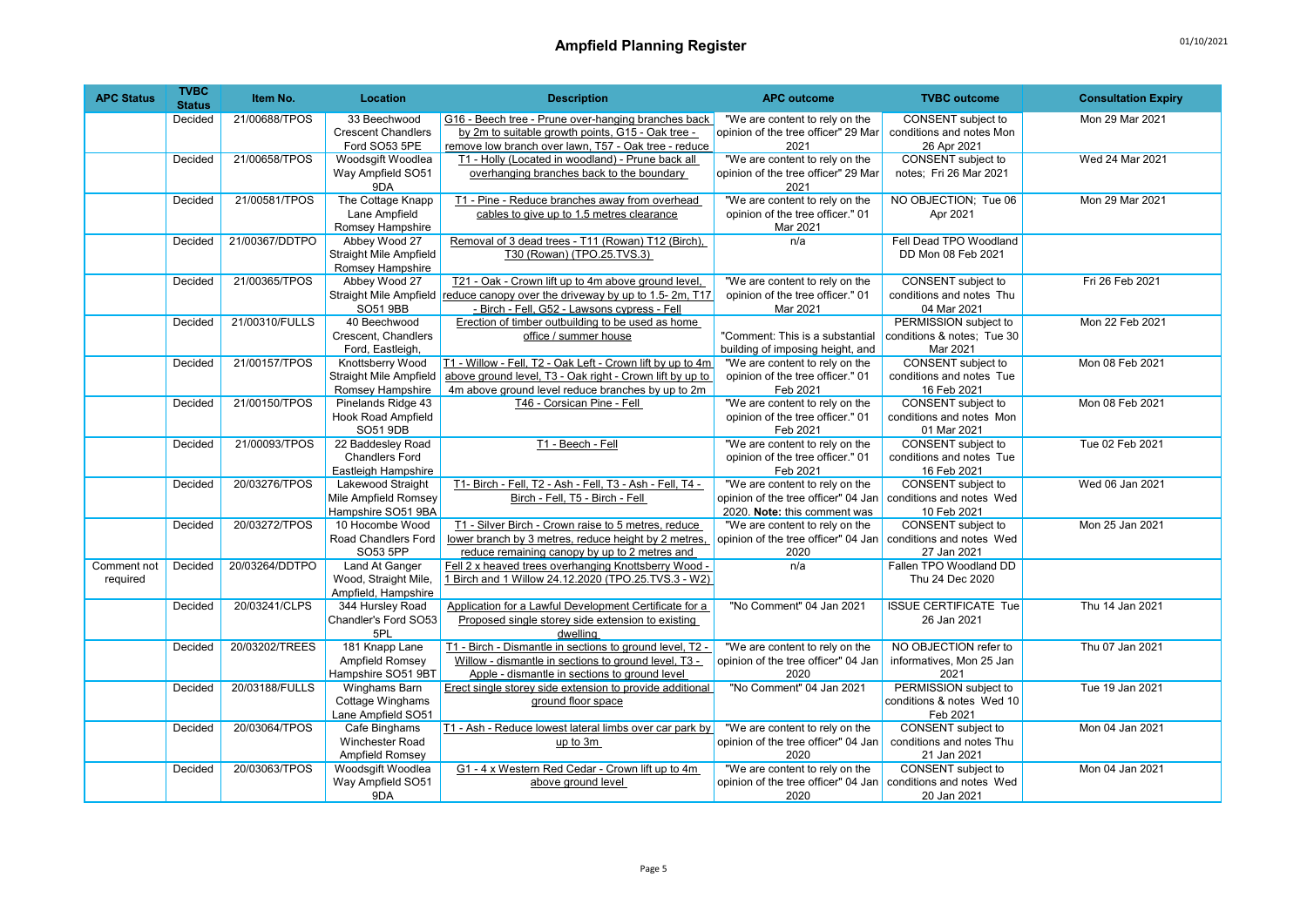| <b>APC Status</b> | <b>TVBC</b><br><b>Status</b> | Item No.       | <b>Location</b>                                                                    | <b>Description</b>                                                                                                                                                   | <b>APC outcome</b>                                                             | <b>TVBC</b> outcome                                                  | <b>Consultation Expiry</b> |
|-------------------|------------------------------|----------------|------------------------------------------------------------------------------------|----------------------------------------------------------------------------------------------------------------------------------------------------------------------|--------------------------------------------------------------------------------|----------------------------------------------------------------------|----------------------------|
|                   | Decided                      | 20/03058/TREES | Cafe Binghams<br>Winchester Road<br>Ampfield Romsey                                | G1 - Ash x 2 - Crown lift to 5m reduce lateral limbs to<br>give 5m clearance from property                                                                           | "We are content to rely on the<br>opinion of the tree officer" 04 Jan<br>2020  | NO OBJECTION Tue 19<br>Jan 2021                                      | Mon 04 Jan 2021            |
|                   | Decided                      | 20/03034/FULLS | 306 Hursley Road<br><b>Chandlers Ford</b><br>Eastleigh Hampshire                   | Erect of single storey extension to front of garage,<br>convert the internal space to kitchen, add two roof<br>windows for natural light and change garage door into | "No Comment" 04 Jan 2021                                                       | PERMISSION subject to<br>conditions & notes Fri 29<br>Jan 2021       | Wed 20 Jan 2021            |
|                   | Decided                      | 20/02991/FULLS | 6 Beechwood<br><b>Crescent Chandlers</b><br>Ford Eastleigh                         | Replacement of fence to front/sides with 2 metre high<br>wall/railings and entrance gates (retrospective)                                                            | "No Objection" 04 Jan 2021                                                     | PERMISSION subject to<br>conditions & notes Thu 18<br>Feb 2021       | Thu 21 Jan 2021            |
|                   | Decided                      | 20/02976/TPOS  | Woodlands 31<br><b>Beechwood Crescent</b><br>Chandlers Ford SO53                   | T1 Oak - Reduce long low limb by 2.5m over patio and<br>remove internal epicormic growth                                                                             | "We are content to rely on the<br>opinion of the tree officer." 30<br>Nov 2020 | <b>CONSENT</b> subject to<br>conditions and notes Thu<br>21 Jan 2021 | Fri 18 Dec 2020            |
|                   | Decided                      | 20/02969/FULLS | Amberwood Jermyns<br>Lane Ampfield<br>Romsey Hampshire                             | Single storey front and rear extensions to provide<br>extended living accommodation                                                                                  | "No Objection", 30 Nov 2020                                                    | PERMISSION subject to<br>conditions & notes Tue 19<br>Jan 2021       | Fri 18 Dec 2020            |
|                   | Decided                      | 20/02932/FULLS | 41 Hook Road<br>Ampfield SO51 9DB                                                  | Two storey rear extension and addition of first floor to<br>existing bungalow to form re-configured living<br>accommodation with two additional bedrooms including   | "No Objection", 30 Nov 2020                                                    | WITHDRAWN Thu 07 Jan<br>2021                                         | Fri 01 Jan 2021            |
|                   | Decided                      | 20/02917/FULLS | Rose Cottage 178<br>Knapp Lane Ampfield<br><b>SO51 9BT</b>                         | Erection of carport adjacent to house over existing<br>driveway                                                                                                      | "No Objection", 30 Nov 2020                                                    | PERMISSION subject to<br>conditions & notes Mon 18<br>Jan 2021       | tbc                        |
|                   | Decided                      | 20/02916/FULLS | Former North Hill<br>Sawmill Yard Sawmill<br>Yard Baddesley Road                   | Construction of new access road and junction,<br>including repositioning of existing bus stop, associated<br>landscaping. lighting & stopping up of existing access  | "No Objection", 30 Nov 2020 &<br>01 Mar 2021                                   | PERMISSION subject to<br>conditions & notes; Tue 30<br>Mar 2021      | Tue 23 Feb 2021            |
|                   | Decided                      | 20/02912/TPOS  | <b>Tree Tops Jermyns</b><br>Lane Ampfield<br>Romsey Hampshire<br>SO510QA           | T1 Beech - Fell T2 Beech - Remove up to 6 meters to<br>rebalance                                                                                                     | "We are content to rely on the<br>opinion of the tree officer." 30<br>Nov 2020 | CONSENT subject to<br>conditions and notes Wed<br>20 Jan 2021        | Fri 11 Dec 2020            |
|                   | Decided                      | 20/02859/TPOS  | Evergreens Hook<br><b>Crescent Ampfield</b><br>SO51 9DE                            | T1 - Oak - Reduce branches to nearest growth points<br>along side of house by up to 1.5m                                                                             | "We are content to rely on the<br>opinion of the tree officer." 30<br>Nov 2020 | CONSENT subject to<br>conditions and notes Wed<br>20 Jan 2021        | Tue 08 Dec 2020            |
|                   | Decided                      | 20/02853/FULLS | <b>High Acre Pound</b><br>Lane Ampfield SO51<br>9BP                                | Erection of new dwelling adjacent to High Acre                                                                                                                       | "Objection" 01 Mar 2021                                                        | WITHDRAWN; Fri 16 Apr<br>2021                                        | tbc                        |
|                   | Decided                      | 20/02789/FULLS | The Oaks 19 Straight<br>Mile Ampfield SO51<br>9BB                                  | Erection of car port                                                                                                                                                 | "No objection", 16 Nov 2020                                                    | PERMISSION subject to<br>conditions & notes Wed 16<br>Dec 2020       | Fri 04 Dec 2020            |
|                   | Decided                      | 20/02734/CLPS  | Winghams Barn<br>Cottage Winghams<br>Lane Ampfield<br>Romsey Hampshire<br>SO51 9BE | Certificate of proposed lawful development for a single<br>storey side extension                                                                                     | "No Comment", 16 Nov 2020                                                      | WITHDRAWN Wed 16<br>Dec 2020                                         | Tue 01 Dec 2020            |
|                   | Decided                      | 20/02722/FULLS | 36 Hocombe Wood<br>Road Chandlers Ford<br>SO53 5PP                                 | Two storey side extension following removal of existing<br>conservatory                                                                                              | "No Objection" 04 Jan 2021                                                     | WITHDRAWN Mon 08<br>Feb 2021                                         | Fri 22 Jan 2021            |
|                   | Decided                      | 20/02726/FULLS | Keats Restaurant<br>Winchester Road<br>Ampfield Romsey<br>Hampshire SO51 9BQ       | Change of use for first floor from offices to small retail<br>area and erection of new external fire escape from first will be allocated for the proposed<br>floor   | "We trust that sufficient parking<br>retail area." 16 Nov 2020                 | PERMISSION subject to<br>conditions & notes Wed 23<br>Dec 2020       | Mon 30 Nov 2020            |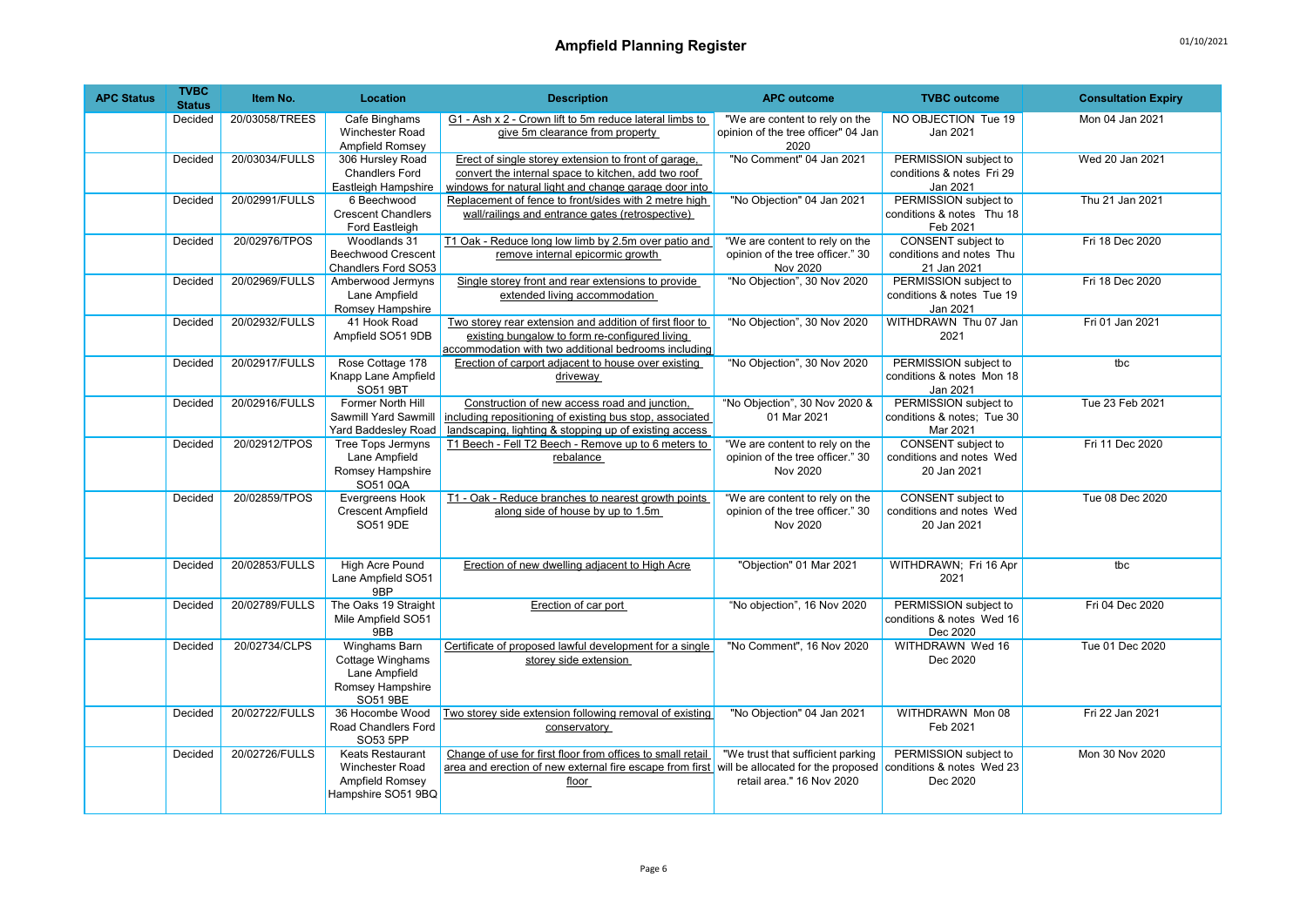| <b>APC Status</b> | <b>TVBC</b><br><b>Status</b> | Item No.       | Location                                                                                                                              | <b>Description</b>                                                                                                                                                                                                      | <b>APC outcome</b>                                                                                                                                                            | <b>TVBC</b> outcome                                                 | <b>Consultation Expiry</b>                                            |
|-------------------|------------------------------|----------------|---------------------------------------------------------------------------------------------------------------------------------------|-------------------------------------------------------------------------------------------------------------------------------------------------------------------------------------------------------------------------|-------------------------------------------------------------------------------------------------------------------------------------------------------------------------------|---------------------------------------------------------------------|-----------------------------------------------------------------------|
|                   | Decided                      | 20/02692/FULLS | Abbey Wood 27<br><b>Straight Mile Ampfield</b><br><b>SO51 9BB</b>                                                                     | Erection of two storey porch/entrance hall, two storey<br>side and rear extension, single storey rear extension<br>with balcony over, and replace dormer                                                                | "No Objection; We wish to see<br>that the trees on the site are<br>protected from damage which<br>could arise from the proposal<br>and any construction work." 30<br>Nov 2020 | PERMISSION subject to<br>conditions & notes Fri 18<br>Dec 2020      | Tue 01 Dec 2020                                                       |
|                   | Decided                      | 20/02594/FULLS | 25 Flexford Close.<br>5RY                                                                                                             | Conversion of garage to habitable accommodation,<br>Chandlers Ford, SO53 removal of garage door and insertion of window with bi-<br>fold doors to rear elevation                                                        | "No objection", 16 Nov 2020                                                                                                                                                   | PERMISSION subject to<br>conditions & notes Mon 14<br>Dec 2020      | Standard Consultation Expiry date:13<br>November 2020                 |
|                   | Decided                      | 20/02430/TPOS  | 42 Baddesley Road<br>Chandlers Ford SO53<br>5NH                                                                                       | T30 - Norway Spruce - Fell, T31 - Douglas Fir - Fell                                                                                                                                                                    | "Comment - We are content to<br>rely on the opinion of the tree<br>officer." 19 Oct 2020                                                                                      | CONSENT subject to<br>conditions and notes Wed<br>23 Dec 2020       | <b>Standard Consultation Expiry date</b><br>Tue 27 Oct 2020           |
|                   | Decided                      | 20/02421/TPOS  | <b>Birchwood Hook</b><br><b>Crescent Ampfield</b><br>Romsey Hampshire<br><b>SO51 9DE</b>                                              | Pine tree - fell due to dead and decaying branches<br>Cypress trees x2 - remove all dead and decayed<br>branches                                                                                                        | "Comment - We are content to<br>rely on the opinion of the tree<br>officer." 19 Oct 2020                                                                                      | CONSENT subject to<br>conditions and notes Wed<br>23 Dec 2020       | <b>Standard Consultation Expiry date</b><br>Tue 27 Oct 2020           |
|                   | Decided                      | 20/02392/FULLS | Cloud End Ampfield<br>Hill Ampfield SO51<br>9BD                                                                                       | Single storey rear extension, to provide additional living<br>space, and timber frame canopy to front elevation,<br>replace roof tiles, render existing external walls above<br>plinth level, and replace hanging tiles | Comment: "No objection";<br>Meeting of 19 Oct 2020                                                                                                                            | PERMISSION subject to<br>conditions & notes Thu 14<br>Jan 2021      | Standard Consultation Expiry date<br>Tue 27 Oct 2020                  |
|                   | Decided                      | 20/02213/LBWS  | Monks Barn Knapp<br>Lane Ampfield SO51<br>9BT                                                                                         | Alterations to insert a French door, change a glazed<br>screen to bi-fold doors, change a door to a window and<br>relocate the ground floor toilet                                                                      | "No Objection", 21 Sept 2020                                                                                                                                                  | CONSENT subject to<br>conditions and notes Thu<br>03 Dec 2020       | Consultation dates not available                                      |
|                   | Decided                      | 20/02212/FULLS | Monks Barn Knapp<br>Lane Ampfield SO51<br>9BT                                                                                         | Alterations to insert a French door, change a glazed<br>screen to bi-fold doors, change a door to a window and<br>relocate the ground floor toilet                                                                      | "No Objection", 21 Sept 2020                                                                                                                                                  | PERMISSION subject to<br>conditions & notes Thu 03<br>Dec 2020      | Standard Consultation Expiry: Fri 02<br>Oct 2020                      |
|                   | Decided                      | 20/02184/FULLS | Pinewood Lodge<br>Green Lane Ampfield<br>Romsey Hampshire<br>SO51 9BN                                                                 | · Erection of single storey annexe                                                                                                                                                                                      | Comment: "objection", Meeting<br>19 Oct 2020                                                                                                                                  | REFUSE Wed 25 Nov<br>2020                                           | Standard Consultation Expiry Fri 23<br>Oct 2020                       |
|                   | Appealed                     | 20/01631/FULLS | <b>Land At Sleepy Hollow</b><br><b>Farm Ampfield Hill</b><br><b>Ampfield Romsey</b><br>Hampshire SO51 9BD                             | Erection of office building (Use Class B1)                                                                                                                                                                              | Comment: "Objection", Meeting<br>of 10 Aug 2020. Comment on<br>appeal submitted to Planning<br>Inspectorate.                                                                  | REFUSE Fri 15 Jan 2021;<br>Appealed - ref<br>APP/C1760/W/21/3276939 | <b>Standard Consultation Expiry, Thu 13</b><br>Aug 2020               |
|                   | Decided                      | 20/00488/RESS  | Former North Hill<br>Sawmill Yard<br><b>Baddesley Road</b><br><b>Flexford North</b><br>Baddesley<br>Southampton<br>Hampshire SO52 9BH | Approval of details for appearance, landscaping, and<br>layout of pursuant of a care village pursuant to outline<br>planning permission 17/01615/OUTS                                                                   | No objection - Meeting of 16<br>March 2020                                                                                                                                    | APPROVAL subject to<br>conditions and notes Wed<br>23 Dec 2020      | Standard Consultation expiry: Tue 24<br>Mar 2020                      |
|                   | Decided                      | 20/00453/FULLS | Redburn Farm Green<br>Pond Lane Ampfield<br>SO51 9BR                                                                                  | Rebuild existing outbuilding                                                                                                                                                                                            | No objection - Meeting of 16<br>March 2020                                                                                                                                    | 2021                                                                | WITHDRAWN Thu 05 Aug Standard Consultation expiry: Wed 18<br>Mar 2020 |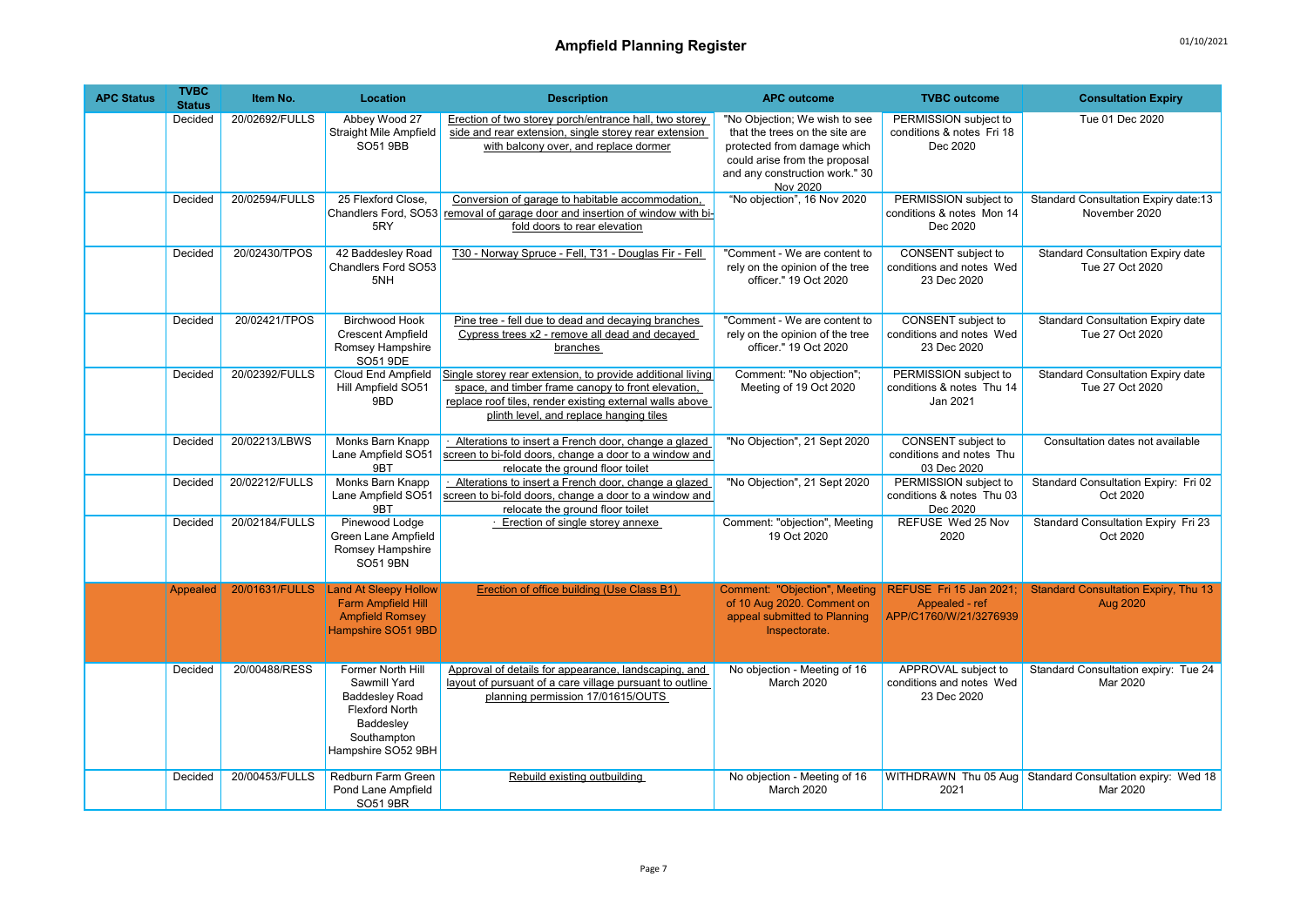| <b>APC Status</b> | <b>TVBC</b><br><b>Status</b> | Item No.       | <b>Location</b>                                                                                       | <b>Description</b>                                                                                                                                                                     | <b>APC outcome</b>                                                                       | <b>TVBC</b> outcome                                                  | <b>Consultation Expiry</b>                                                                                                              |
|-------------------|------------------------------|----------------|-------------------------------------------------------------------------------------------------------|----------------------------------------------------------------------------------------------------------------------------------------------------------------------------------------|------------------------------------------------------------------------------------------|----------------------------------------------------------------------|-----------------------------------------------------------------------------------------------------------------------------------------|
|                   | Decided                      | 19/01821/FULLS | Redburn Farm Green<br>Pond Lane                                                                       | Retrospective application for the demolition of the<br>timber and brick barn and the erection of a new<br>dwelling                                                                     | Considered 19 Aug, 23 Sept and<br>11 Nov. Objection. See detailed<br>response to TVBC    | PERMISSION subject to<br>conditions & notes Thu 24<br>Jun 2021       | Consultation Expiry: 15 Nov 2019<br>(revised date). To be considered by<br><b>TVBC Southern Area Planning</b><br>Committee 15 Sept 2020 |
|                   | Decided                      | 19/01795/FULLS | <b>Land Adjacent Lower</b><br>Farm Stables Lower<br>Farm Lane                                         | Erection of 1 three bedroom dwelling, with access,<br>parking and package treatment plant                                                                                              | Considered 19th August 2019.<br>Objection                                                | PERMISSION subject to<br>conditions & notes Wed 21<br>Apr 2021       | Due 30 August 2019                                                                                                                      |
|                   | Decided                      | 20/02894/DDCA  | Victoria Barn<br>Winchester Road<br>Ampfield Romsey<br>Hampshire SO51 9BQ                             | Fell 1 x dangerous Ash Tree suffering from Ash<br>Dieback shown on plan dated 19.11.2020                                                                                               | dangerous tree decided urgently<br>by TVBC: no comment<br>requested                      | Fallen Tree TPO DD Fri<br>20 Nov 2020                                | Tue 24 Nov 2020                                                                                                                         |
|                   | Decided                      | 20/02624/DDTPO | 24 Baddesley Road<br><b>Chandlers Ford</b><br>Eastleigh Hampshire<br>SO53 5NG                         | Fell 3 x dangerous Pine trees in rear garden of<br>property (TPO.TVBC.695 - T14, T15, T16)                                                                                             | dangerous tree decided urgently<br>by TVBC: no comment<br>requested                      | Fallen Tree TPO DD Tue<br>27 Oct 2020                                | Standard Consultation Expiry date: Fri<br>30 Oct 2020                                                                                   |
|                   | Decided                      | 20/02610/DDTPO | Woodland To The<br>Rear Of Oakwood<br>House 24 Straight<br>Mile Ampfield Romsey<br>Hampshire SO51 9BB | Remove 1 x fallen Beech tree resting on rear fence -<br>shown in photo dated 27.10.2020 (TPO.25.TVS.3 -<br>W3)                                                                         | dangerous tree decided urgently<br>by TVBC: no comment<br>requested                      | 28 Oct 2020                                                          | Fallen Tree TPO DD Wed Standard Consultation Expiry date: Sun<br>01 Nov 2020                                                            |
|                   | Decided                      | 20/02552/TPOS  | Brook House 9<br><b>Beechwood Close</b><br><b>Chandlers Ford</b><br>Eastleigh Hampshire<br>SO53 5PB   | T1 Oak - Trim epicormic growth                                                                                                                                                         | "Comment - We are content to<br>rely on the opinion of the tree<br>officer." 19 Oct 2020 | <b>CONSENT</b> subject to notes<br>Fri 13 Nov 2020                   | <b>Standard Consultation Expiry date</b>                                                                                                |
|                   | Decided                      | 20/02542/TPOS  | Abbey Wood 27<br><b>Straight Mile Ampfield</b><br>Romsey Hampshire<br>SO51 9BB                        | T1- Beech - Fell. T2 - Beech - Fell                                                                                                                                                    | "Comment - We are content to<br>rely on the opinion of the tree<br>officer." 19 Oct 2020 | <b>CONSENT</b> subject to<br>conditions and notes Thu<br>12 Nov 2020 | <b>Standard Consultation Expiry date</b>                                                                                                |
|                   | Decided                      | 20/02538/TPOS  | 24 Beechwood<br><b>Crescent Chandlers</b><br>Ford Eastleigh<br>Hampshire SO53 5PA                     | T1 - Oak - Crown lift to 5 metres                                                                                                                                                      | "Comment - We are content to<br>rely on the opinion of the tree<br>officer." 19 Oct 2020 | <b>CONSENT</b> subject to<br>conditions and notes Thu<br>12 Nov 2020 | <b>Standard Consultation Expiry date</b>                                                                                                |
|                   | Decided                      | 20/02481/TPOS  | 12 Hocombe Wood<br>Road Chandlers Ford<br>SO53 5PP                                                    | T1 - Birch - Fell, T5 - Birch - Fell                                                                                                                                                   | "Comment - We are content to<br>rely on the opinion of the tree<br>officer." 19 Oct 2020 | <b>CONSENT</b> subject to<br>conditions and notes Tue<br>10 Nov 2020 | <b>Standard Consultation Expiry date</b>                                                                                                |
|                   | Decided                      | 20/02476/AGNS  | Land At Ganger Wood<br><b>Straight Mile Ampfield</b><br>Hampshire                                     | Timber and machinery storage building                                                                                                                                                  | Comment submitted, Meeting of<br>19 Oct 2020                                             | REFUSE Mon 09 Nov<br>2020                                            | Standard Consultation Expiry date tbc                                                                                                   |
|                   | Decided                      | 20/02450/TPOS  | 19 Hocombe Wood<br>Road Chandlers Ford<br>SO53 5PN                                                    | T1 - twin stem Silver Birch - Remove to ground level<br>and replant with one Silver Birch tree - Heavily<br>weighted towards house and road, fears of failure in<br>the winter months. | "Comment - We are content to<br>rely on the opinion of the tree<br>officer." 19 Oct 2020 | <b>CONSENT</b> subject to<br>conditions and notes Tue<br>10 Nov 2020 | <b>Standard Consultation Expiry date</b><br>Wed 28 Oct 2020                                                                             |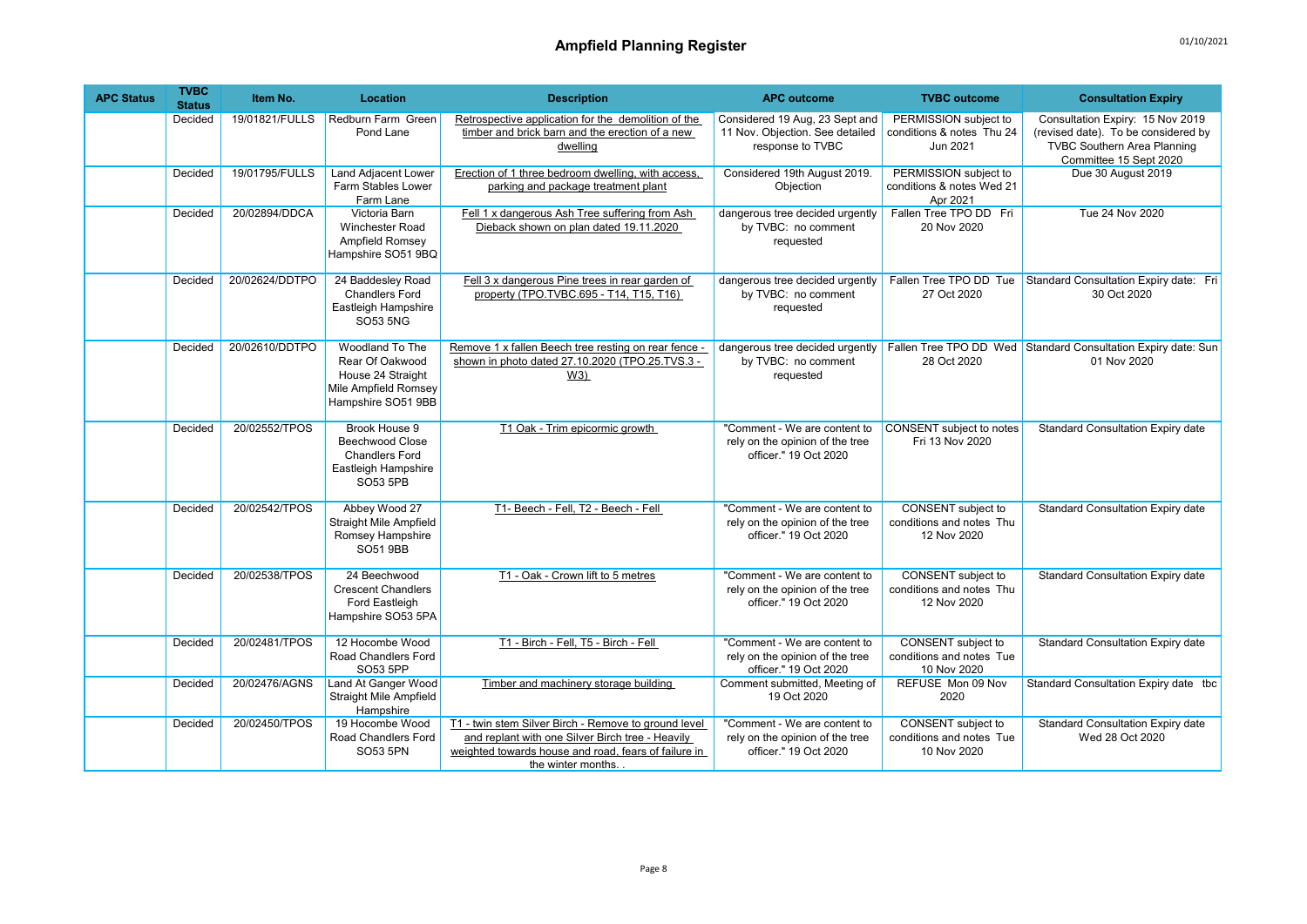| <b>APC Status</b> | <b>TVBC</b><br><b>Status</b> | Item No.       | Location                                                                                                          | <b>Description</b>                                                                                                                                                                                                                                                                                                                                                                                                                                                                            | <b>APC outcome</b>                                                                        | <b>TVBC</b> outcome                                             | <b>Consultation Expiry</b>                                  |
|-------------------|------------------------------|----------------|-------------------------------------------------------------------------------------------------------------------|-----------------------------------------------------------------------------------------------------------------------------------------------------------------------------------------------------------------------------------------------------------------------------------------------------------------------------------------------------------------------------------------------------------------------------------------------------------------------------------------------|-------------------------------------------------------------------------------------------|-----------------------------------------------------------------|-------------------------------------------------------------|
|                   | Decided                      | 20/02380/TPOS  | 60 King Edward<br>Mobile Home Park<br><b>Baddesley Road</b><br><b>Flexford North</b><br>Baddesley SO52 9JU        | T1 Ash - Has Ash - dieback disease - fell T2 Ash - Has<br>Ash dieback disease - fell                                                                                                                                                                                                                                                                                                                                                                                                          | "Comment - We are content to<br>rely on the opinion of the tree<br>officer." 19 Oct 2020  | CONSENT subject to<br>conditions and notes Tue<br>10 Nov 2020   | Standard Consultation Expiry date Fri<br>23 Oct 2020        |
|                   | Decided                      | 20/02373/TPOS  | St James Park<br><b>Baddesley Road</b><br><b>Flexford North</b><br>Baddesley<br>Southampton<br>Hampshire SO52 9BJ | Tree works as per submitted schedule                                                                                                                                                                                                                                                                                                                                                                                                                                                          | "Comment - We are content to<br>rely on the opinion of the tree<br>officer." 19 Oct 2020  | CONSENT subject to<br>conditions and notes Mon<br>09 Nov 2020   | <b>Standard Consultation Expiry date</b><br>Thu 22 Oct 2020 |
|                   | Decided                      | 20/02312/VARS  | Kingfisher House<br>Knapp Lane Ampfield<br>SO51 9BT                                                               | Vary condition 2 of 20/00093/FULLS &<br>20/00094/LBWS (Erection of single-storey rear<br>extension to provide extended living accommodation;<br>change roof type of existing single-storey rear<br>extension to match proposed extension and provision<br>of vaulted roof over proposed Kitchen/Dining Room<br>(Amended scheme)) to allow replacement of approved<br>elevations and floor plans, BS01 SK04 (revision N)<br>with amended elevations and floor plans, BS01 SK04<br>(revision R) | Comment: "no objection",<br>Meeting 19 Oct 2020                                           | PERMISSION subject to<br>conditions & notes Mon 16<br>Nov 2020  | Standard Consultation Expiry date Tue<br>20 Oct 2020        |
|                   | Decided                      | 20/02270/TPOS  | 24 Baddesley Road<br>Chandlers Ford SO53<br>5NG                                                                   | (T2) Beech - Crown lift up to 4m, Crown reduce over<br>the garden of No 24 by up to 1.15m; (T16) Pine -<br>Remove one low split limb and small limb below; T15 &<br>T14 - Pine dead wood only; (G2) Oak - Fell                                                                                                                                                                                                                                                                                | "Comment - We are content to<br>rely on the opinion of the tree<br>officer." 12 Oct 2020  | CONSENT subject to<br>conditions and notes Mon<br>19 Oct 2020   | Standard Consultation Expiry date Tue<br>13 Oct 2020        |
|                   | Decided                      | 20/02260/CLPS  | Knottsberry Wood<br><b>Straight Mile Ampfield</b><br>Romsey Hampshire<br>SO51 9BA                                 | Certificate of lawful proposed development - Garage<br>conversion                                                                                                                                                                                                                                                                                                                                                                                                                             | "No objection", 12 October 2020                                                           | <b>ISSUE CERTIFICATE:</b><br>Thu 05 Nov 2020                    | Standard Consultation Expiry date Thu<br>15 Oct 2020        |
|                   | Decided                      | 20/02233/DDTPO | 48 Baddesley Road<br><b>Chandlers Ford</b><br>Eastleigh Hampshire<br><b>SO53 5NH</b>                              | Fell 2 x dangerous Ash suffering from Ash Dieback<br>(TPO.TVBC.696 - T45 and T47)                                                                                                                                                                                                                                                                                                                                                                                                             | dangerous tree decided urgently<br>by TVBC: no comment<br>requested                       | Fell Dangerous TPO Tree<br>DD, Fri 18 Sep 2020                  | Consultation dates not available                            |
|                   | Decided                      | 20/02205/TPOS  | Redwood Hook<br><b>Crescent Ampfield</b><br>Romsey Hampshire<br>SO51 9DE                                          | · Fell 1 x Eucalyptus                                                                                                                                                                                                                                                                                                                                                                                                                                                                         | "Comment - We are content to<br>rely on the opinion of the tree<br>officer." 21 Sept 2020 | CONSENT subject to<br>conditions and notes Mon<br>19 Oct 2020   | Consultation dates not available                            |
|                   | Decided                      | 20/02194/TREES | <b>Birch House Knapp</b><br>Lane Ampfield SO51<br>9BT                                                             | T1 Silver Birch- Fell, T2 Maple- Reduce back to old<br>reduction points rolling consent to repeat in 5-10 years,<br>T3 Oak- Crown raise to 2.5m, removing secondary and<br>tertiary branches only                                                                                                                                                                                                                                                                                             | "Comment - We are content to<br>rely on the opinion of the tree<br>officer." 21 Sept 2020 | NO OBJECTION refer to<br>informatives Fri 16 Oct<br>2020        | Consultation dates not available                            |
|                   | Decided                      | 20/02172/FULLS | Lower Farm, Stables<br>Lower Farm Lane<br>Ampfield SO51 9DP                                                       | Erection of hay barn (Amended design)                                                                                                                                                                                                                                                                                                                                                                                                                                                         | "Comment" (re. height compared<br>to previous application) 21 Sept<br>2020                | PERMISSION subject to<br>conditions & notes: Tue 27<br>Oct 2020 | Consultation dates not available                            |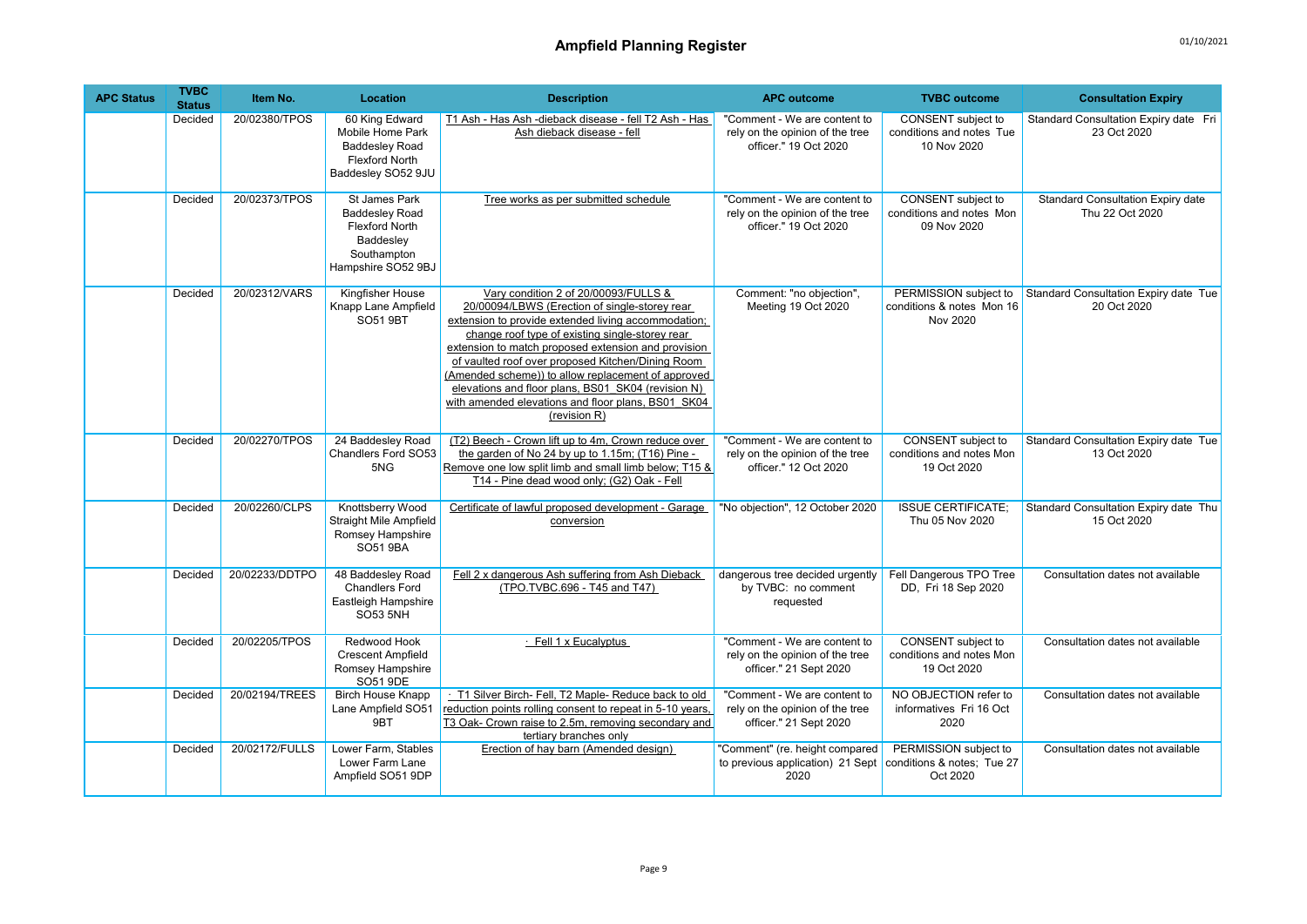| <b>APC Status</b> | <b>TVBC</b><br><b>Status</b> | Item No.       | Location                                                                                                                              | <b>Description</b>                                                                                                                                                                  | <b>APC outcome</b>                                                                                            | <b>TVBC</b> outcome                                                   | <b>Consultation Expiry</b>                                                                                         |
|-------------------|------------------------------|----------------|---------------------------------------------------------------------------------------------------------------------------------------|-------------------------------------------------------------------------------------------------------------------------------------------------------------------------------------|---------------------------------------------------------------------------------------------------------------|-----------------------------------------------------------------------|--------------------------------------------------------------------------------------------------------------------|
|                   | Decided                      | 20/02159/CLPS  | <b>Cambalt Potters</b><br>Heron Lane Ampfield<br><b>SO51 9BW</b>                                                                      | Application for a lawful development certificate for a<br>proposed use of land for stationing a mobile home<br>granny annexe for use ancillary to the main dwelling                 | "Comment" (re. the Planning<br>Statement) 21 Sept 2020                                                        | <b>ISSUE CERTIFICATE Wed</b><br>28 Oct 2020                           | Standard Consultation Expiry: Fri 02<br>Oct 2020                                                                   |
|                   | Decided                      | 20/02148/TPOS  | 10 Hook Water Road<br>Chandlers Ford SO53<br>5PR                                                                                      | Oak Tree (T1) - Reduce branches by up to 5 metres<br>crown lift overhanging road and neighbours drive                                                                               | "Comment - We are content to<br>rely on the opinion of the tree<br>officer." 21 Sept 2020                     | CONSENT subject to<br>conditions and notes. Fri<br>02 Oct 2020        | <b>Standard Consultation Expiry Date</b><br>Wed 30 Sep 2020                                                        |
|                   | Decided                      | 20/02116/CLAS  | <b>Churchfield House</b><br>Knapp Lane Ampfield<br>Romsey Hampshire<br><b>SO51 9BT</b>                                                | Confirmation of compliance with S106 financial<br>contributions - Agreement dated 31 July 2013 -<br>13/01289/FULLS                                                                  | n/a                                                                                                           | RESPONSE ISSUED, Thu<br>24 Sep 2020                                   | Consultation dates not available                                                                                   |
|                   | Decided                      | 20/02080/ADVS  | Former North Hill<br>Sawmill Yard<br><b>Baddesley Road</b><br><b>Flexford North</b><br>Baddesley<br>Southampton<br>Hampshire SO52 9BH | Display of hoarding advertisement during construction<br>period                                                                                                                     | "No Objection", 21 Sept 2020                                                                                  | <b>CONSENT</b> subject to<br>conditions and notes Mon<br>19 Oct 2020  | Consultation dates not available                                                                                   |
|                   | Decided                      | 20/02072/TPOS  | Evergreens, Hook<br>Crescent, Ampfield,<br>AMPFIELD                                                                                   | T1 - Oak - Remove x2 lower branches as shown on<br>diagram                                                                                                                          | Comment: "We are content to<br>rely on the opinion of the tree<br>officer" decided at Meeting 07<br>Sept 2020 | <b>CONSENT</b> subject to<br>conditions and notes Mon<br>19 Oct 2020  | Standard Consutlation Expiry, Thu 24<br>Sep 2020                                                                   |
|                   | Decided                      | 20/02070/DDCA  | Chapel Wood<br>Ampfield Romsey                                                                                                        | T1 - remove dangerous branch, T2 - Fell and T3 -<br>remove dangerous branch                                                                                                         | Not applicable                                                                                                | Fell Dangerous CA Tree<br>DD, Wed 02 Sep 2020                         | Work to dangerous tree, decided<br>urgently by TVBC                                                                |
|                   | Decided                      | 20/02046/FULLS | <b>Woodcote Pound</b><br>Lane Ampfield<br>Romsey Hampshire<br>SO51 9BP                                                                | Extensions and adaptations to re-configure and extend<br>the existing ground floor/living accommodation and<br>provide additional bedrooms                                          | "Objection", 21 Sept 2020                                                                                     | REFUSE Fri 13 Nov 2020                                                | Lodged after publication of agenda for<br>Meeting of 07 Sept 2020. Standard<br>Consultation Expiry Thu 24 Sep 2020 |
|                   | Decided                      | 20/02011/TPOS  | Heatherbank 1<br>Beechwood Close<br><b>Chandlers Ford</b><br>Eastleigh Hampshire<br>SO53 5PB                                          | T59 - Gledisia - Remove low hanging branch                                                                                                                                          | Comment: "No Objection"<br>decided at Meeting 07 Sept 2020                                                    | <b>CONSENT</b> subject to<br>conditions and notes, Fri<br>02 Oct 2020 | Standard Consultation Expiry, Mon 14<br>Sept 2020                                                                  |
|                   | Decided                      | 20/01995/FULLS | 35 Straight Mile<br>Ampfield Romsey<br>Hampshire SO51 9BB                                                                             | Two storey rear extension to provide lounge with<br>bedroom and ensuite above, first floor extensions and<br>moving of dormer windows to enable reconfiguration of<br>accommodation | Comment: "No Objection"<br>decided at Meeting 07 Sept 2020                                                    | PERMISSION subject to<br>conditions & notes, Mon 05<br>Oct 2020       | Standard Consultation Expiry, Mon 14<br>Sep 2020                                                                   |
|                   | Decided                      | 20/01976/FULLS | <b>Sleepy Hollow Farm</b><br>Ampfield Hill Ampfield<br>Hampshire SO51 9BE                                                             | The erection of a livestock building incorporating a<br>shed for calving equipment, medicine and feed                                                                               | Comment: "No Objection"<br>decided at Meeting 07 Sept 2020                                                    | PERMISSION subject to<br>conditions & notes Mon 19<br>Oct 2020        | Standard Consultation Expiry, Wed 16<br>Sep 2020                                                                   |
|                   | Decided                      | 20/01811/TREES | Linden Cottage,<br>Green Pond Lane,<br>Ampfield                                                                                       | T1 - Linden Tree - Reduce canopy by up to 35%                                                                                                                                       | Comment: "We are content to<br>rely on the opinion of the tree<br>officer" decided at Meeting 07<br>Sept 2020 | NO OBJECTION refer to<br>informatives Mon 19 Oct<br>2020              | Lodged after publication of agenda for<br>Meeting of 07 Sept 2020. Standard<br>Consultation expiry: 24 Sept 2020   |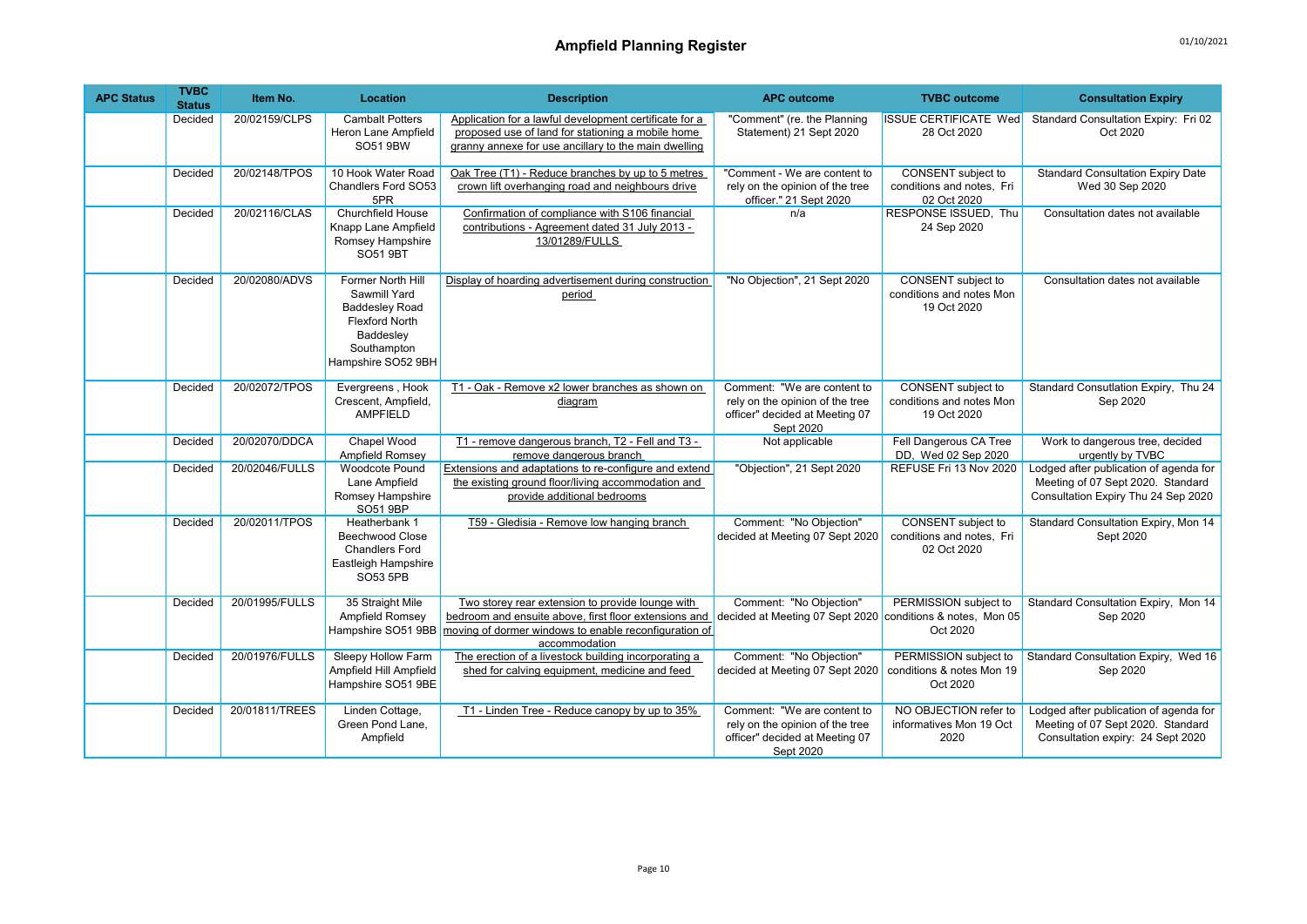| <b>APC Status</b> | <b>TVBC</b><br><b>Status</b> | Item No.       | Location                                                                           | <b>Description</b>                                                                                                                                                                                                                                                                                                                                                       | <b>APC outcome</b>                                                                                                                                                                                                                  | <b>TVBC</b> outcome                                                   | <b>Consultation Expiry</b>                                     |
|-------------------|------------------------------|----------------|------------------------------------------------------------------------------------|--------------------------------------------------------------------------------------------------------------------------------------------------------------------------------------------------------------------------------------------------------------------------------------------------------------------------------------------------------------------------|-------------------------------------------------------------------------------------------------------------------------------------------------------------------------------------------------------------------------------------|-----------------------------------------------------------------------|----------------------------------------------------------------|
|                   | Decided                      | 20/00794/TPOS  | 31A Beechwood<br><b>Crescent Chandlers</b><br>Ford SO53 5PE                        | T1 Norway Spruce - Remove tree to reduce shading &<br>needle drop                                                                                                                                                                                                                                                                                                        | "We are content to rely on the<br>opinion of the tree officer."<br>Due to restrictions of the COVID-<br>19 lockdown, this comment was<br>decided by a majority of<br>Members of the Council in an<br>online discussion. 21 Apr 2020 | <b>Consent/Permission Not</b><br>Required Fri 16 Oct 2020             | Standard Consultation expiry: Thu 30<br>Apr 2020               |
|                   | Decided                      | 20/01814/AGNS  | Sleepy Hollow Farm<br>Ampfield Hill Ampfield<br>Romsey Hampshire<br>SO51 9BD       | Agricultural notification to import chalk and recycled<br>soil (15%/85%); the native top soil will be pulled back<br>and 200mm placed across the area of the field, the<br>native soil will then be put back over the top, the<br>ground will then be cultivated and seeded with a rye<br>grass/clover mix                                                               | Comment: query the effect of<br>the proposal on drainage and<br>flooding; and on ecology                                                                                                                                            | PRIOR APPROVAL<br>REQUIRED, Fri 28 Aug<br>2020                        | Expiry date not available                                      |
|                   | Decided                      | 20/01724/TREES | Winghams Barn<br>Cottage Winghams<br>Lane Ampfield<br>Romsey Hampshire<br>SO51 9BE | T1 - Goat Willow - Pollard to 2 metres, T2 - Elm - Fell,<br>T3 - Ash - Fell, T4 - Plum - Fell                                                                                                                                                                                                                                                                            | Comment: "we are content to rely<br>on the opinion of the tree officer".<br>Meeting of 10 Aug 2020                                                                                                                                  | NO OBJECTION refer to<br>informatives, Thu 01 Oct<br>2020             | Standard Consultation Expiry, Fri 14<br>Aug 2020               |
|                   | Decided                      | 20/01716/TREES | <b>Bishops Cottage</b><br>Winghams Lane<br>Ampfield SO51 9BE                       | Ash (T1) - Fell sections to ground level Oak (T2) -<br>Reduce to previous reduction points Sycamore (T3) -<br>Reduce to previous reduction points Oak (T4) -<br>Remove dead wood Oak (T5) - Cut back to boundary<br>Ash (T6) - Fell in sections to ground level Cherry (T7) -<br>Reduce to previous reduction points Beech (G1) -<br>Reduce to previous reduction points | Comment: "we are content to rely<br>on the opinion of the tree officer".<br>Meeting of 10 Aug 2020                                                                                                                                  | NO OBJECTION refer to<br>informatives, Thu 17 Sep<br>2020             | Standard Consultation Expiry, Fri 14<br>Aug 2020               |
|                   | Decided                      | 20/01711/TPOS  | 21 Hook Water Road<br><b>Chandlers Ford SO53</b><br>5PQ                            | T1- Twin stem Birch - Reduce in height by 3m and<br>reshape to balance, T2 - Birch - Reduce in height by<br>3m and reshape to balance, T3 - Oak - Crown raise to<br>5m over garden of number 19                                                                                                                                                                          | Comment: "we are content to rely<br>on the opinion of the tree officer",<br>Meeting of 10 Aug 2020                                                                                                                                  | <b>CONSENT</b> subject to<br>conditions and notes, Tue<br>29 Sep 2020 | Standard Consultation Expiry, Fri 14<br>Aug 2020               |
|                   | Decided                      | 20/01703/TPOS  | 21 Hocombe Wood<br>Road Chandlers Ford<br>SO53 5PN                                 | T1 - Oak - Reduce garden side by 1 metre, crown thin<br>by 20% (tree to remain the same height), G1 - Silver<br>Birch - Reduce all by 2-3 metres, T2 - Yew - Crown<br>raise to height of shed, T3 - Silver Birch - Crown raise<br>by 1 metre and crown reduce by up to 2 metres                                                                                          | Comment: "we are content to rely<br>on the opinion of the tree officer",<br>Meeting of 10 Aug 2020                                                                                                                                  | CONSENT subject to<br>conditions and notes, Tue<br>29 Sep 2020        | Standard Consultation Expiry, Thu 13<br>Aug 2020               |
|                   | Decided                      | 20/01664/FULLS | <b>Thirlestane Straight</b><br>Mile Ampfield SO51<br>9BA                           | Two storey and single storey side extension with<br>balcony and porch extension to front to form extended<br>living accommodation, additional master bedroom and<br>ensuite (Amended scheme)                                                                                                                                                                             | Comment: "No objection",<br>Meeting 10 Aug 2020                                                                                                                                                                                     | PERMISSION subject to<br>conditions & notes, Tue 15<br>Sep 2020       | Standard Consultation Expiry, Wed 12<br>Aug 2020               |
|                   | Decided                      | 20/01561/TPOS  | 2 Hook Water Close<br><b>Chandlers Ford SO53</b><br>5PS                            | T1 - Sweet Chestnut - Crown reduction by up to 2<br>meters back to previous pruning points                                                                                                                                                                                                                                                                               | Comment: "we are content to rely<br>on the opinion of the tree officer", conditions and notes Fri 02<br>Meeting of 10 Aug 2020                                                                                                      | CONSENT subject to<br>Oct 2020                                        | Standard Consulation Expiry Fri 31 July<br>2020                |
|                   | Decided                      | 20/01496/TPOS  | 29 Hocombe Wood<br>Road Chandlers Ford<br>SO53 5PN                                 | T1 - Yew tree - Reduce the tree in height by 4ft and<br>reshape by upto 50mm                                                                                                                                                                                                                                                                                             | Comment: "we are content to rely<br>the opinion of the tree officer" -<br>Meeting of 08 July 2020                                                                                                                                   | CONSENT subject to<br>conditions and notes, Fri<br>25 Sep 2020        | Standard Consultation Expiry, Mon 27<br><b>Jul 2020</b>        |
|                   | Decided                      | 20/01491/TPOS  | 346 Hursley Road<br><b>Chandlers Ford</b><br>Eastleigh Hampshire<br>SO53 5PL       | T1 - Bay - Reduce up to 3 metres in height and spread Comment: "we are content to rely                                                                                                                                                                                                                                                                                   | the opinion of the tree officer" -<br>Meeting of 08 July 2020                                                                                                                                                                       | CONSENT subject to<br>conditions and notes, Fri<br>25 Sep 2020        | <b>Standard Consultation Expiry, Tue 28</b><br><b>Jul 2020</b> |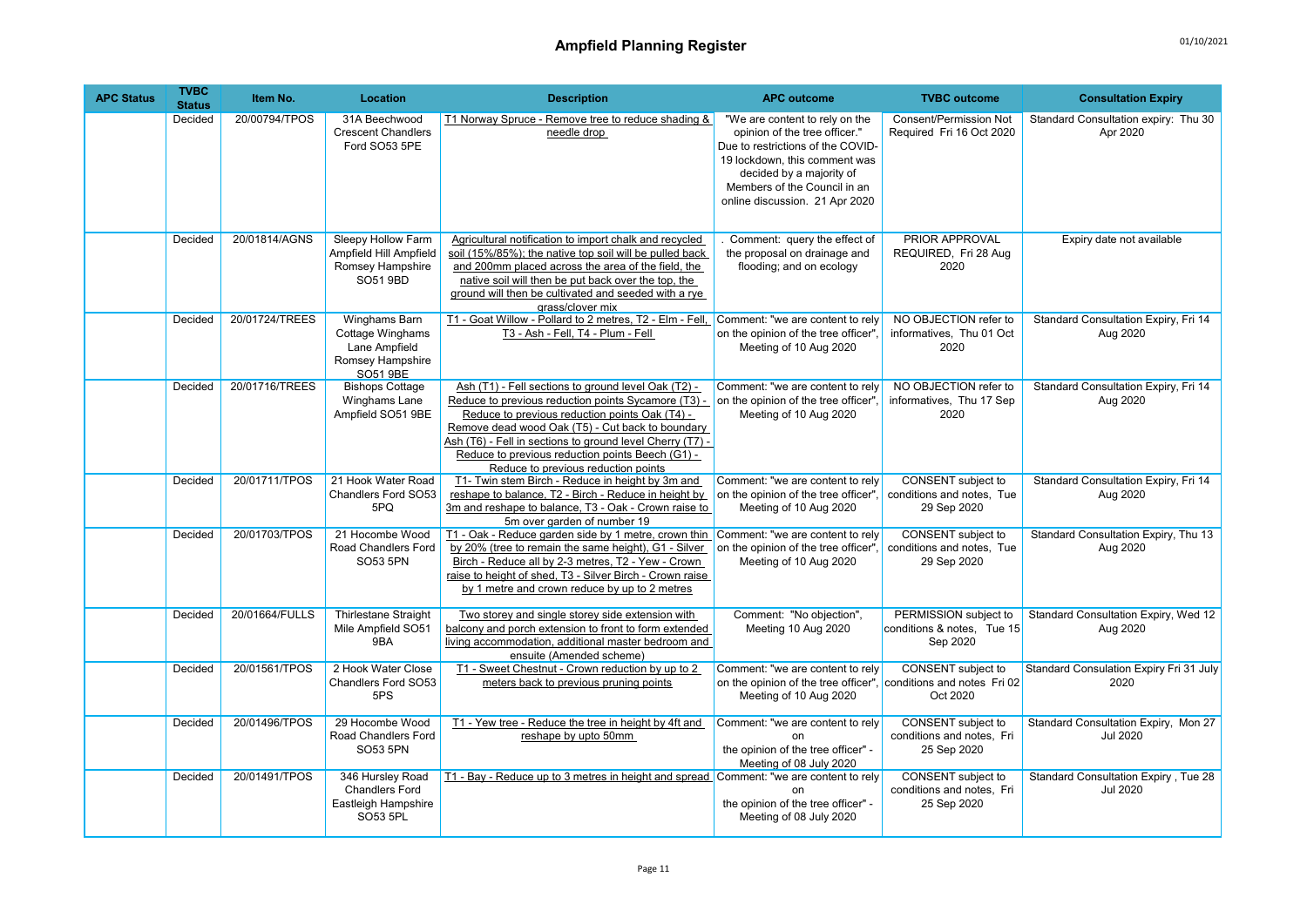| <b>APC Status</b> | <b>TVBC</b><br><b>Status</b> | Item No.       | <b>Location</b>                                                                                                 | <b>Description</b>                                                                                                                                                                                                                                                                                     | <b>APC outcome</b>                                                                                              | <b>TVBC</b> outcome                                             | <b>Consultation Expiry</b>                              |
|-------------------|------------------------------|----------------|-----------------------------------------------------------------------------------------------------------------|--------------------------------------------------------------------------------------------------------------------------------------------------------------------------------------------------------------------------------------------------------------------------------------------------------|-----------------------------------------------------------------------------------------------------------------|-----------------------------------------------------------------|---------------------------------------------------------|
|                   | Decided                      | 20/01283/FULLS | <b>Upper Ratlake</b><br>Farmhouse<br><b>Winchester Road</b><br>Ampfield SO21 2LD                                | Demolition of existing sun room and construction of<br>rear and front extension with associated internal<br>alterations                                                                                                                                                                                | Comment: "No objection"<br>Meeting of 08 July 2020                                                              | PERMISSION subject to<br>conditions & notes, Tue 06<br>Oct 2020 | Standard Consultation Expiry, Tue 14<br><b>Jul 2020</b> |
|                   | Decided                      | 20/01677/DDTPO | <b>Land Adjacent Hook</b><br>Wood Woodlea Way<br><b>Ampfield Romsey</b><br>Hampshire SO51 9DA                   | Fell 2 dangerous trees (TPO.TVBC.0844 - A1)                                                                                                                                                                                                                                                            | Not considered - application<br>decided urgently by TVBC                                                        | Fell Dead TPO Tree DD,<br>Thu 23 Jul 2020                       |                                                         |
|                   | Decided                      | 20/01502/DDTPO | 35 Hocombe Wood<br>Road Chandlers Ford<br>Eastleigh Hampshire<br>SO53 5PN                                       | Fell 1 x dead Silver Birch in rear garden of property<br>(TPO.TVBC.0687)                                                                                                                                                                                                                               | Not considered - application<br>decided urgently by TVBC                                                        | Fell Dead TPO Tree DD.<br>Thu 09 Jul 2020                       |                                                         |
|                   | Decided                      | 20/01412/VARS  | Monks Barn Knapp<br>Lane Ampfield SO51<br>9BT                                                                   | Removal of Condition 4 (sample panel) - construction<br>of the wall has been completed and can be viewed in<br>its entirety on site and Variation of Condition 5 (brick<br>specification) - to use Michelmersh Ridings weathered<br>blend as specified brick no longer manufactured<br>(Retrospective) | Comment: "No objection"<br>Meeting of 08 July 2020                                                              | PERMISSION subject to<br>conditions & notes, Tue 25<br>Aug 2020 | Consultation dates not available                        |
|                   | Decided                      | 20/01393/FULLS | Land At Ganger<br>Wood Straight Mile<br>Ampfield Hampshire                                                      | Formation of vehicular access and provision of gate                                                                                                                                                                                                                                                    | Comment: "Objection", Meeting<br>of 08 July 2020                                                                | <b>WITHDRAWN</b>                                                | Standard Consultation Expiry, Mon 20<br><b>Jul 2020</b> |
|                   | Decided                      | 20/01384/TPOS  | 18 Hocombe Wood<br>Road Chandlers Ford<br>SO53 5PP                                                              | T1 Birch - fell                                                                                                                                                                                                                                                                                        | Comment: "we are content to rely<br>on<br>the opinion of the tree officer" -<br>Meeting of 08 July 2020         | CONSENT subject to<br>conditions and notes, Thu<br>23 Jul 2020  | Standard Consultation Expiry, Fri 17<br><b>Jul 2020</b> |
|                   | Decided                      | 20/01268/TPOS  | 42 Baddesley Road<br>Chandlers Ford SO53<br>5NH                                                                 | Fell Douglas Fir (T31)                                                                                                                                                                                                                                                                                 | Comment "We are content to rely<br>on the opinion of the tree officer'<br>decided at Meeting on 15 June<br>2020 | CONSENT subject to<br>conditions and notes, Thu<br>30 Jul 2020  | Standard Consultation Expiry, Fri 03 Jul<br>2020        |
|                   | Decided                      | 20/01261/TPOS  | 18 Hocombe Wood<br>Road Chandlers Ford<br>Eastleigh Hampshire<br>SO53 5PP                                       | T46 - Pine - Fell                                                                                                                                                                                                                                                                                      | Comment "We are content to rely<br>on the opinion of the tree officer"<br>decided at Meeting on 15 June<br>2020 | <b>REFUSED</b>                                                  | Standard Consultatio Expiry, Fri 26 Jun<br>2020         |
|                   | Decided                      | 20/01257/TPOS  | 7 Hocombe Wood<br>Road Chandlers Ford<br>Eastleigh Hampshire<br><b>SO53 5PN</b>                                 | T1 - Beech - Crown raise to 4 metres and reduce lower Comment "We are content to rely<br>laterals by 1 metre                                                                                                                                                                                           | on the opinion of the tree officer'<br>decided at Meeting on 15 June<br>2020                                    | CONSENT subject to<br>conditions and notes, Mon<br>06 Jul 2020  | Standard Consutlation Expiry, Wed 01<br><b>Jul 2020</b> |
|                   | Decided                      | 20/01228/TPOS  | Redwood Hook<br><b>Crescent Ampfield</b><br>SO51 9DE                                                            | G1 - Group of 3 oak trees - Reduce by up to 2m<br>leaving natural shape T1 - Birch - Remove                                                                                                                                                                                                            | Comment "We are content to rely<br>on the opinion of the tree officer'<br>decided at Meeting on 15 June<br>2020 | CONSENT subject to<br>conditions and notes, Thu<br>02 Jul 2020  | Standard Consultation Expiry, Mon 29<br>Jun 2020        |
|                   | Decided                      | 20/01219/DDTPO | <b>Beech Hollow</b><br><b>Baddesley Road</b><br><b>Chandlers Ford</b><br>Eastleigh Hampshire<br><b>SO53 5NG</b> | Fell 3 x dead Pine Trees (TPO.TVBC.695)                                                                                                                                                                                                                                                                | Not considered - application<br>decided urgently by TVBC                                                        | Fell Dead TPO Tree DD<br>Fri 05 Jun 2020                        |                                                         |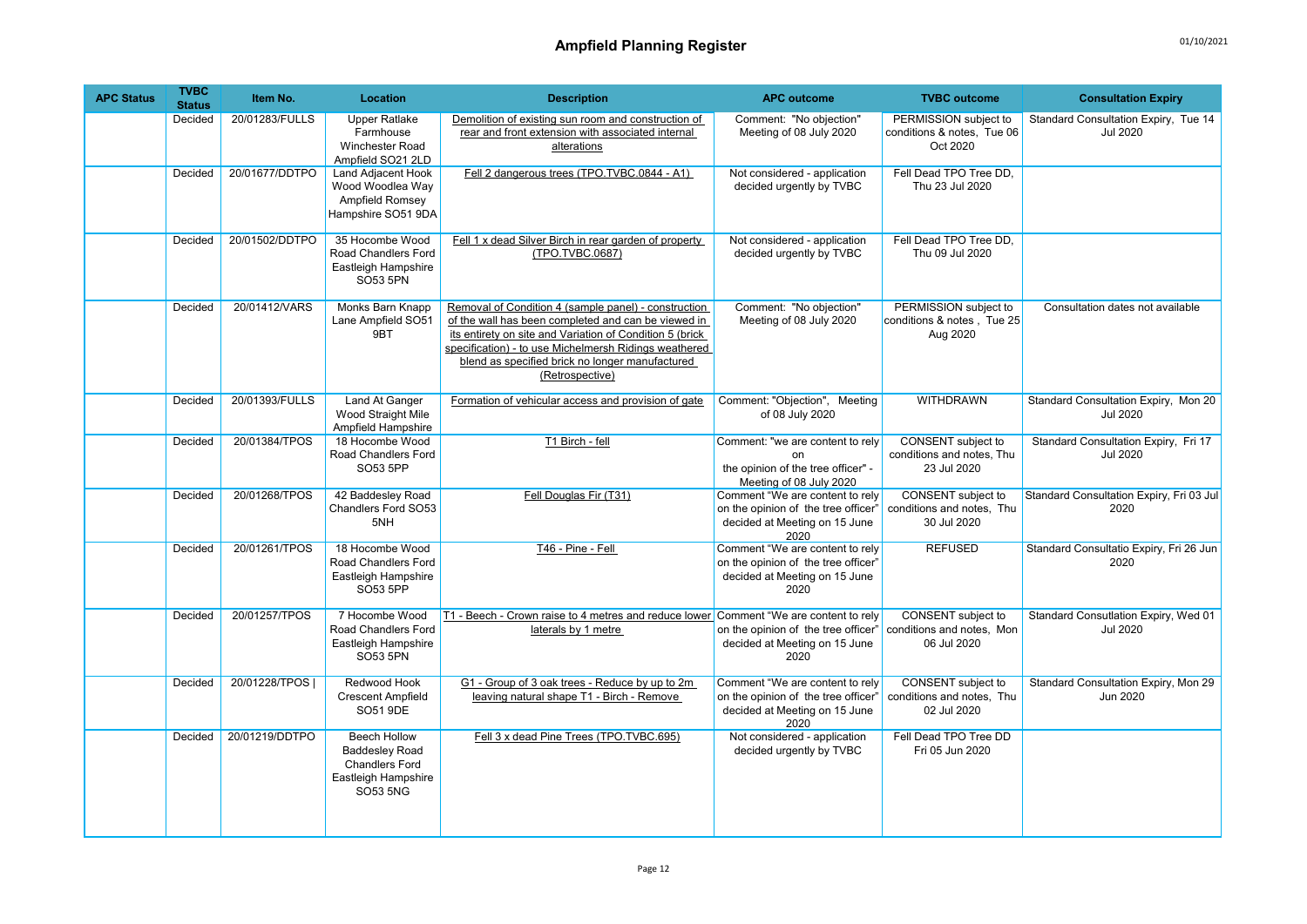| <b>APC Status</b> | <b>TVBC</b><br><b>Status</b> | Item No.       | Location                                                                                       | <b>Description</b>                                                                                                                                                                                                                                                                                                                                                                                                                                                                                                                | <b>APC outcome</b>                                                                                              | <b>TVBC</b> outcome                                                   | <b>Consultation Expiry</b>                       |
|-------------------|------------------------------|----------------|------------------------------------------------------------------------------------------------|-----------------------------------------------------------------------------------------------------------------------------------------------------------------------------------------------------------------------------------------------------------------------------------------------------------------------------------------------------------------------------------------------------------------------------------------------------------------------------------------------------------------------------------|-----------------------------------------------------------------------------------------------------------------|-----------------------------------------------------------------------|--------------------------------------------------|
|                   | Decided                      | 20/01206/TPOS  | 18 Hocombe Wood<br>Road Chandlers Ford<br>Eastleigh Hampshire<br>SO53 5PP                      | T1 - Oak (In the rear garden of 18 Hocombe Wood<br>Road) - Crown raise over garden by up to 6m above<br>ground level by the specific removal of lowest lateral<br>branch back to main stem Reduce canopy growing<br>over garden of 17 Hookwater Road by up to 2m to<br>suitable growth points T2 - Sweet Chestnut (In the rear<br>garden of 18 Hocombe Wood Road) - Crown raise<br>over garden by up to 6m above ground level. Reduce<br>canopy growing over garden of 17 Hookwater Road by<br>up to 2m to suitable growth points | Comment "We are content to rely<br>on the opinion of the tree officer"<br>decided at Meeting on 15 June<br>2020 | CONSENT subject to<br>conditions and notes, Mon<br>27 Jul 2020        |                                                  |
|                   | Decided                      | 20/01195/TREES | Monks Barn Knapp<br>Lane Ampfield<br>Romsey Hampshire<br><b>SO51 9BT</b>                       | Silver Birch - Remove secondary limb and reduce<br>canopy                                                                                                                                                                                                                                                                                                                                                                                                                                                                         | Comment "We are content to rely<br>on the opinion of the tree officer"<br>decided at Meeting on 15 June<br>2020 | NO OBJECTION, Fri 10<br><b>Jul 2020</b>                               | Standard consultation expiry: Thu 25<br>Jun 2020 |
|                   | Decided                      | 20/01168/TREES | Burwell (179A) Knapp<br>Lane Ampfield<br>Romsey Hampshire<br>SO51 9BT                          | T1,T2 Fir - Fell                                                                                                                                                                                                                                                                                                                                                                                                                                                                                                                  | Comment "We are content to rely<br>on the opinion of the tree officer'<br>decided at Meeting on 15 June<br>2020 | NO OBJECTION refer to<br>informatives. Tue 30 Jun<br>2020             | Standard consultation expiry: Tue 23<br>Jun 2020 |
|                   | Decided                      | 20/01148/TPOS  | 9 Hocombe Wood<br>Road Chandlers Ford<br>Eastleigh Hampshire<br>SO53 5PN                       | T1 - Oak - Crown raise to 4 metres and crown clean                                                                                                                                                                                                                                                                                                                                                                                                                                                                                | Comment "We are content to rely<br>on the opinion of the tree officer"<br>decided at Meeting on 15 June<br>2020 | CONSENT subject to<br>conditions and notes, Fri<br>17 Jul 2020        | Standard consultation expiry: Mon 22<br>Jun 2020 |
|                   | Decided                      | 20/01146/TPOS  | 11 Hocombe Wood<br>Road Chandlers Ford<br>Eastleigh Hampshire<br>SO53 5PN                      | T1 - Birch - Reduction of 1 metre all round including<br>crown raise to 5.2 metres, T2 - Oak - Crown raise to 4<br>metres and crown thin by removing epicormic growth<br>up to 20mm, T3 - Cedar - Crown raise to 4 metres                                                                                                                                                                                                                                                                                                         | Comment "We are content to rely<br>on the opinion of the tree officer"<br>decided at Meeting on 15 June<br>2020 | CONSENT subject to<br>conditions and notes, Thu<br>16 Jul 2020        | Standard consultation expiry: Mon 22<br>Jun 2020 |
|                   | Decided                      | 20/01127/DDTPO | Squirrels Hollow 21<br>Beechwood Crescent<br>Chandlers Ford<br>Eastleigh Hampshire<br>SO53 5PE | Fell 1 x dangerous tree in the rear garden of the<br>property (TPO.TVBC.693)                                                                                                                                                                                                                                                                                                                                                                                                                                                      | Not considered - application<br>decided urgently by TVBC                                                        | Fell Dead TPO Tree DD<br>Fri 29 May 2020                              |                                                  |
|                   | Decided                      | 20/01125/TPOS  | Parkwood 31 Straight<br>Mile Ampfield SO51<br>9BB                                              | T1 Beech Tree - Reduce Beech by 2.5m all over                                                                                                                                                                                                                                                                                                                                                                                                                                                                                     | Comment "We are content to rely<br>on the opinion of the tree officer"<br>decided at Meeting on 15 June<br>2020 | CONSENT subject to<br>conditions and notes, Thu<br>16 Jul 2020        | Standard consultation expiry: Fri 19<br>Jun 2020 |
|                   | Decided                      | 20/01080/TPOS  | 5 Hook Water Close<br>Chandlers Ford SO53<br>5PS                                               | Oak (G6) - Crown lift requested consisting of one<br>branch removal (to right of tree) and two small<br>branches to the left. Dead wooding to mitigate falling<br>minor branches.                                                                                                                                                                                                                                                                                                                                                 | Comment "We are content to rely<br>on the opinion of the tree officer"<br>decided at Meeting on 15 June<br>2020 | <b>CONSENT</b> subject to<br>conditions and notes, Fri<br>17 Jul 2020 | Standard consultation expiry: Tue 16<br>Jun 2020 |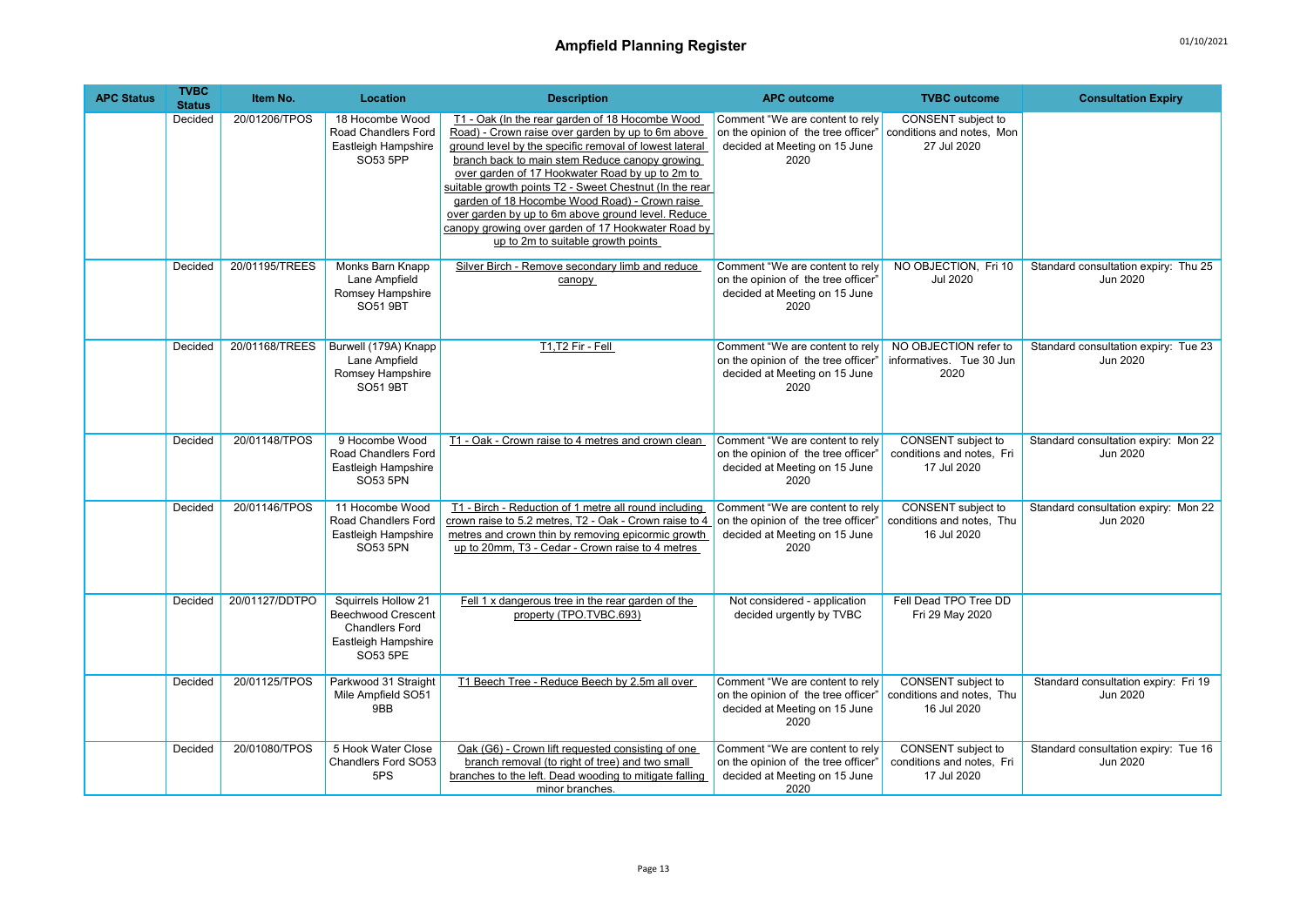| <b>APC Status</b> | <b>TVBC</b><br><b>Status</b> | Item No.       | Location                                                                                                   | <b>Description</b>                                                                                                                                                                                  | <b>APC outcome</b>                                                                                                                                                                                                                  | <b>TVBC</b> outcome                                                  | <b>Consultation Expiry</b>                                            |
|-------------------|------------------------------|----------------|------------------------------------------------------------------------------------------------------------|-----------------------------------------------------------------------------------------------------------------------------------------------------------------------------------------------------|-------------------------------------------------------------------------------------------------------------------------------------------------------------------------------------------------------------------------------------|----------------------------------------------------------------------|-----------------------------------------------------------------------|
|                   | Decided                      | 20/01038/TPOS  | <b>Hook Wood Hook</b><br>Road Ampfield<br>Romsey Hampshire<br>SO51 9BY                                     | Fell 1 Beech Tree (1948) that borders and overhangs Comment "We are content to rely<br>Hazelwood                                                                                                    | on the opinion of the tree officer"<br>decided at Meeting on 15 June<br>2020                                                                                                                                                        | CONSENT subject to<br>conditions and notes. Thu<br>02 Jul 2020       | Standard consultation expiry: Tue 19<br>May 2020                      |
|                   | Decided                      | 20/01000/TPOS  | 23 Beechwood<br><b>Crescent Chandlers</b><br>Ford SO53 5PE                                                 | T1 - Pine - Fell                                                                                                                                                                                    | "We are content to rely on the<br>opinion of the tree officer."<br>18 May 2020                                                                                                                                                      |                                                                      | CONSENT subject to conditions and<br>notes. Tue 30 Jun 2020           |
|                   | Decided                      | 20/00992/TPOS  | Tree Tops Jermyns<br>Lane Ampfield<br>Romsey Hampshire<br>SO510QA                                          | T1 - Beech - Crown lift (5m/6m), T2 - Group of Beech<br>Trees - Crown lift to 5 metres, T3 - Willow - Fell                                                                                          | "We are content to rely on the<br>opinion of the tree officer."<br>18 May 2020                                                                                                                                                      | CONSENT subject to<br>notes. Tue 30 Jun 2020                         |                                                                       |
|                   | Decided                      | 20/00967/TREES | 7 Green Pond Lane<br>Ampfield Romsey<br>Hampshire SO51 9BS                                                 | Fell oak tree growing immediately next to the property                                                                                                                                              | "We are content to rely on the<br>opinion of the tree officer."<br>18 May 2020                                                                                                                                                      | NO OBJECTION. Fri 19<br>Jun 2020                                     |                                                                       |
|                   | Decided                      | 20/00950/TPOS  | 14 Beechwood<br><b>Crescent Chandlers</b><br>Ford Eastleigh<br>Hampshire SO53 5PA                          | T1 Scots Pine - Remove bottom left-hand branch; T2<br>Scots Pine - Remove dead branches: T3 Scots Pine -<br>Remove bottom Left-hand branch and dead branches;<br>T4 - Remove crown; T5 Birch - Fell | "We are content to rely on the<br>opinion of the tree officer."<br>Due to restrictions of the COVID-<br>19 lockdown, this comment was<br>decided by a majority of<br>Members of the Council in an<br>online discussion. 12 May 2020 | Part Consent/Part Refusal:<br>Wed 10 Jun 2020                        |                                                                       |
|                   | Decided                      | 20/00898/TPOS  | 18 King Edward<br>Mobile Home Park<br><b>Baddesley Road</b><br><b>Flexford North</b><br>Baddesley SO52 9JU | T1 Macrocarpa - Fell due to excessive shading; T2<br>Cupressus Lawsoniana - Fell due to excessive<br>shading                                                                                        | "We are content to rely on the<br>opinion of the tree officer."<br>Due to restrictions of the COVID-<br>19 lockdown, this comment was<br>decided by a majority of<br>Members of the Council in an<br>online discussion. 12 May 2020 | <b>CONSENT</b> subject to<br>conditions and notes<br>Wed 20 May 2020 | Standard consultation expiry: 19 May<br>2020                          |
|                   | Decided                      | 20/00893/DDTPO | 42 Baddesley Road<br><b>Chandlers Ford</b><br>Eastleigh Hampshire<br><b>SO53 5NH</b>                       | Fell dangerous trees -1 x Conifer and 1 x Silver Birch<br>located in rear garden (TPO.TVBC.696)                                                                                                     | Not considered - application<br>decided urgently by TVBC                                                                                                                                                                            | Fell Dangerous TPO Tree<br>DD, Wed 29 Apr 2020                       |                                                                       |
|                   | Decided                      | 20/00886/DDTPO | The Little House<br>Ampfield Hill Ampfield<br>Romsey Hampshire<br>SO51 9BD                                 | Fell 2 x dead Ash and remove dead branches from 1 x<br>Oak shown on plan dated 27.04.2020 (TPO.25.TVS.3 -<br>W <sub>2</sub>                                                                         | Not considered - application<br>decided urgently by TVBC                                                                                                                                                                            | Fell Dead TPO Tree DD,<br>Tue 28 Apr 2020                            |                                                                       |
|                   | Decided                      | 20/00880/FULLS | Moorlands 3<br>Broadgate Farm Hook<br>Road Ampfield<br>Romsey Hampshire<br><b>SO51 9AU</b>                 | Addition of car port to the existing garage                                                                                                                                                         | "No Objection" 18 May 2020                                                                                                                                                                                                          | PERMISSION subject to<br>conditions & notes. Tue 23<br>Jun 2020      | Not yet available; not yet formally<br>notified to the parish council |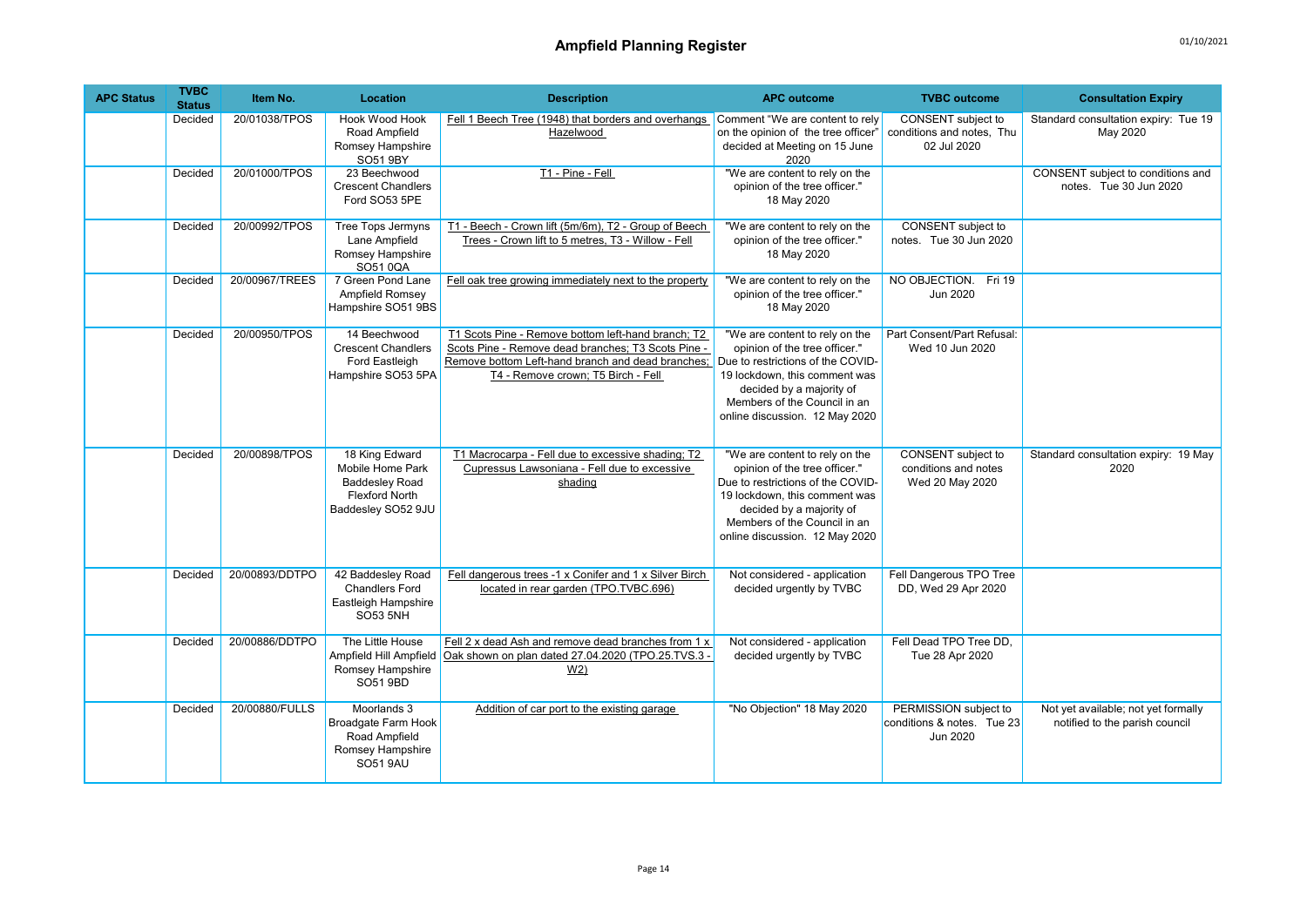| <b>APC Status</b> | <b>TVBC</b><br><b>Status</b> | Item No.       | Location                                                                         | <b>Description</b>                                                                                                                                                                                                                                                                                                                                      | <b>APC outcome</b>                                                                                                                                                                                                                      | <b>TVBC</b> outcome                                                   | <b>Consultation Expiry</b>                                                                                                                 |
|-------------------|------------------------------|----------------|----------------------------------------------------------------------------------|---------------------------------------------------------------------------------------------------------------------------------------------------------------------------------------------------------------------------------------------------------------------------------------------------------------------------------------------------------|-----------------------------------------------------------------------------------------------------------------------------------------------------------------------------------------------------------------------------------------|-----------------------------------------------------------------------|--------------------------------------------------------------------------------------------------------------------------------------------|
|                   | Decided                      | 20/00843/TPOS  | 27 Hocombe Wood<br>Road Chandlers Ford<br>Eastleigh Hampshire<br>SO53 5PN        | Oak x 1 - 3m crown raise and 30% thin out, removal of<br>crossing branches                                                                                                                                                                                                                                                                              | "We are content to rely on the<br>opinion of the tree officer. Due to<br>the restrictions imposed by<br>COVID-19, a majority of the<br>Members of the Council decided<br>this comment during a discussion<br>held online. " 28 Apr 2020 | PART CONSENT/PART<br>REFUSAL, Wed 20 May<br>2020                      | Standard Consultation expiry: 15 May<br>2020                                                                                               |
|                   | Decided                      | 20/00477/TPOS  | The Old Police House<br>Green Pond Lane<br>Ampfield Romsey<br>Hampshire SO51 9BR | T2 group of Hornbeam - reduce in height to leave up to Comment: "we are content to rely<br>3.5-4m of hedge                                                                                                                                                                                                                                              | n <sub>n</sub><br>the opinion of the tree officer" -<br>Meeting of 16 March 2020                                                                                                                                                        | CONSENT subject to<br>conditions and notes, Fri<br>17 Apr 2020        | Standard Consultation expiry: Tue 17<br>Mar 2020                                                                                           |
|                   | Decided                      | 20/00308/LBWS  | Monks Barn Knapp<br>Lane Ampfield SO51<br>9BT                                    | Alterations to a utility space to the rear of the existing<br>garage to include removal of the asbestos roof, new<br>plain clay tile roof and structure, existing single brick<br>walls to be insulated, new window, rooflight, door and<br>weatherboard cladding, new insulated floor to provide<br>a games room and mezzanine ancillary to the house. | No Objection: Meeting of 24 Feb<br>2020                                                                                                                                                                                                 | <b>CONSENT</b> subject to<br>conditions and notes, Fri<br>22 May 2020 | Standard Consultation Expiry Mon 02<br>Mar 2020                                                                                            |
|                   | Decided                      | 20/00307/FULLS | Monks Barn Knapp<br>Lane Ampfield SO51<br>9BT                                    | Alteration to utility space to rear of garage to provide<br>ancillary games room and mezzanine                                                                                                                                                                                                                                                          | No Objection: Meeting of 24 Feb<br>2020                                                                                                                                                                                                 | PERMISSION subject to<br>conditions & notes, Fri 22<br>May 2020       | Standard Consultation Expiry Mon 02<br>Mar 2020                                                                                            |
|                   | Decided                      | 20/00795/TPOS  | <b>Hook Wood Hook</b><br>Road Ampfield<br>Romsey Hampshire<br>SO51 9BY           | Remove branch from unknown tree resting on<br>outbuilding at Hookwood Cottage                                                                                                                                                                                                                                                                           | "We are content to rely on the<br>opinion of the tree officer."<br>Due to restrictions of the COVID-<br>19 lockdown, this comment was<br>decided by a majority of<br>Members of the Council in an<br>online discussion. 21 Apr 2020     | <b>CONSENT</b> subject to<br>conditions and notes, Mon<br>11 May 2020 | Standard Consultation expiry: Thu 30<br>Apr 2020                                                                                           |
|                   | Decided                      | 20/00699/DDTPO | Halfacre House Hook<br>Close Ampfield<br>Romsey Hampshire<br>SO51 9DD            | Remove 4 x storm damaged Birch trees in garden<br>(TPO.TVBC.688 - A1)                                                                                                                                                                                                                                                                                   | Not considered - application<br>decided urgently by TVBC                                                                                                                                                                                | Fell Dangerous TPO Tree<br>DD- Mon 23 Mar 2020                        |                                                                                                                                            |
|                   | Decided                      | 20/00679/FULLS | 20 Straight Mile<br>Ampfield SO51 9BB                                            | Erection of 3 bay garage with accommodation over                                                                                                                                                                                                                                                                                                        | "Being unable to hold a Meeting<br>due to restrictions imposed by<br>the coronavirus, a majority of<br>Councillors discussed the<br>application in a video conference<br>and agreed to respond "No<br>Objection"" 06 Apr 2020           | PERMISSION subject to<br>conditions & notes, Fri 01<br>May 2020       | Standard Consultation expiry: Thu 09<br>Apr 2020. APC unable to hold Meeting<br>due to restrictions imposed for the<br>control fo Covid-19 |
|                   | Decided                      | 20/00672/DDCA  | Redburn Farm Green<br>Pond Lane Ampfield<br>Romsey Hampshire<br>SO51 9BR         | Fell 1 x dangerous Fir Tree shown on plan dated<br>17.03.2020                                                                                                                                                                                                                                                                                           | Not considered - application<br>decided urgently by TVBC                                                                                                                                                                                | Fell Dangerous CA Tree<br>DD - Fri 20 Mar 2020                        |                                                                                                                                            |
|                   | Decided                      | 20/00486/TPOS  | 34 Straight Mile<br>Ampfield Romsey<br>Hampshire SO51 9BB                        | Works to trees as per schedule received                                                                                                                                                                                                                                                                                                                 | Comment: "we are content to rely<br>on<br>the opinion of the tree officer" -<br>Meeting of 16 March 2020                                                                                                                                | CONSENT subject to<br>conditions and notes<br>- Tue 24 March 2020     | Standard Consultation expiry: Tue 17<br>Mar 2020                                                                                           |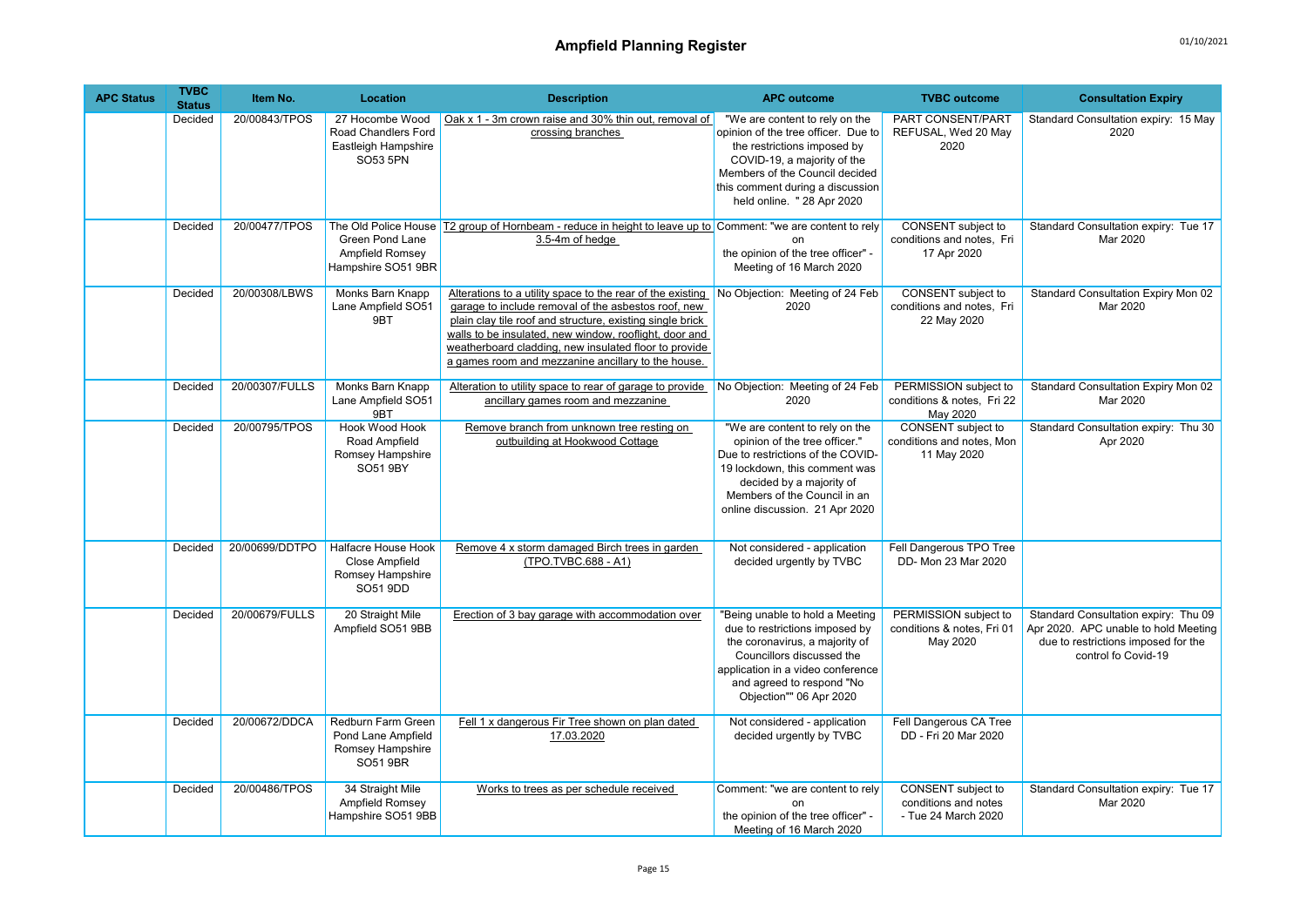| <b>APC Status</b> | <b>TVBC</b><br><b>Status</b> | Item No.       | Location                                                                                                | <b>Description</b>                                                                                                                                                                                                                                                                                                                                                                                                                                | <b>APC outcome</b>                                                                                                               | <b>TVBC</b> outcome                                            | <b>Consultation Expiry</b>                       |
|-------------------|------------------------------|----------------|---------------------------------------------------------------------------------------------------------|---------------------------------------------------------------------------------------------------------------------------------------------------------------------------------------------------------------------------------------------------------------------------------------------------------------------------------------------------------------------------------------------------------------------------------------------------|----------------------------------------------------------------------------------------------------------------------------------|----------------------------------------------------------------|--------------------------------------------------|
|                   | Decided                      | 20/00479/TPOS  | The Beeches 324<br>Hursley Road<br><b>Chandlers Ford</b><br>Eastleigh Hampshire<br>SO53 5PH             | T1 Mature Beech - reduce in height up to 4m, T2<br>Beech - Fell, T3 Beech - crown reduce by up to 4m                                                                                                                                                                                                                                                                                                                                              | Comment: "we are content to rely<br><sub>on</sub><br>the opinion of the tree officer" -<br>Meeting of 16 March 2020              | CONSENT subject to<br>conditions and notes, Wed<br>08 Apr 2020 | Standard Consultation expiry: Wed 18<br>Mar 2020 |
|                   | Decided                      | 20/00473/TREES | The Old Police House<br>Green Pond Lane<br>Ampfield Romsey<br>Hampshire SO51 9BR                        | T1 Oak - reduce the crown by 2m and crown lift up to<br>4m clearance from the ground level                                                                                                                                                                                                                                                                                                                                                        | Comment: "we are content to rely<br><sub>on</sub><br>the opinion of the tree officer" -<br>Meeting of 16 March 2020              | NO OBJECTION - Thu 26<br>Mar 2020                              | Standard Consultation expiry: Tue 17<br>Mar 2020 |
|                   | Decided                      | 20/00438/DDTPO | Abbey Wood 27<br><b>Straight Mile Ampfield</b><br>Romsey Hampshire<br>SO51 9BB                          | Clear 2 x fallen trees (TPO.25.TVS.3 - W5)                                                                                                                                                                                                                                                                                                                                                                                                        | No comment was made as the<br>application concerned a<br>dangerous tree, and the<br>consultation period was between<br>Meetinas  | Fell Dangerous CA Tree<br>DD, Mon 24 Feb 2020                  | Standard consultation expiry: Tue 25<br>Feb 2020 |
|                   | Decided                      | 20/00437/DDCA  | St Marks Church<br>Winchester Road<br>Ampfield Romsey<br>Hampshire SO51 9BU                             | Fell 1 x dead Scots Pine as shown on plan dated<br>20.02.2020                                                                                                                                                                                                                                                                                                                                                                                     | No comment was made as the<br>application concerned a<br>dangerous tree, and the<br>consultation period was between<br>Meetings. | Fell Dangerous CA Tree<br>DD, Fri 21 Feb 2020                  |                                                  |
|                   | Decided                      | 20/00437/DDCA  | St Marks Church<br><b>Winchester Road</b><br>Ampfield Romsey<br>Hampshire SO51 9BU                      | Fell 1 x dead Scots Pine as shown on plan dated<br>20.02.2020                                                                                                                                                                                                                                                                                                                                                                                     | No comment was made as the<br>application concerned a<br>dangerous tree, and the<br>consultation period was between<br>Meetings. | Fell Dangerous CA Tree<br>DD. Fri 21 Feb 2020                  |                                                  |
|                   | Decided                      | 20/00430/CLPS  | Ampfield Golf Club<br>Winchester Road<br>Ampfield Romsey<br>Hampshire SO51 9BQ                          | Certificate of proposed lawful development - Carried<br>out a material operation on site through physically<br>commencing implementation of planning permission<br>16/02016/FULLS via the digging of the reguired<br>foundation trenches and subsequent concreting, fully<br>in line with the requirements of Section 56 (4) of the<br>Town and Country Planning Act 1990. As such the<br>referenced planning permission has been<br>perpetuated. | No Objection: Meeting of 24 Feb   ISSUE CERTIFICATE - Thu<br>2020                                                                | 26 Mar 2020                                                    | Date for comment: Mon 16 Mar 2020                |
|                   | Decided                      | 20/00426/DDTPO | <b>Bracken Cottage</b><br>Potters Heron Lane<br>Ampfield Romsey<br>Hampshire SO51<br>9BW                | Removal of dangerous branches on two Sweet<br>Chestnut trees on east side of property (Potters Heron<br>side of boundary) (TPO.TVBC.0070)                                                                                                                                                                                                                                                                                                         | No comment was made as the<br>application concerned a<br>dangerous tree, and the<br>consultation period was between<br>Meetings. | Fell Dangerous CA Tree<br>DD. Thu 27 Feb 2020                  | Standard consultation expiry: Mon 24<br>Feb 2020 |
|                   | Decided                      | 20/00413/DDTPO | The Birches 25<br><b>Beechwood Crescent</b><br><b>Chandlers Ford</b><br>Eastleigh Hampshire<br>SO53 5PE | Remove 1 x dangerous Fir tree overhanging footpath<br>as shown in photos dated 18.02.2020 -<br>(TPO.TVBC.693)                                                                                                                                                                                                                                                                                                                                     | No comment was made as the<br>application concerned a<br>dangerous tree, and the<br>consultation period was between<br>Meetings. | Fell Dangerous CA Tree<br>DD, Wed 19 Feb 2020                  |                                                  |
|                   | Decided                      | 20/00413/DDTPO | The Birches 25<br><b>Beechwood Crescent</b><br><b>Chandlers Ford</b><br>Eastleigh Hampshire<br>SO53 5PE | Remove 1 x dangerous Fir tree overhanging footpath<br>as shown in photos dated 18.02.2020 -<br>(TPO.TVBC.693)                                                                                                                                                                                                                                                                                                                                     | No comment was made as the<br>application concerned a<br>dangerous tree, and the<br>consultation period was between<br>Meetings. | Fell Dangerous TPO Tree<br>DD, Wed 19 Feb 2020                 |                                                  |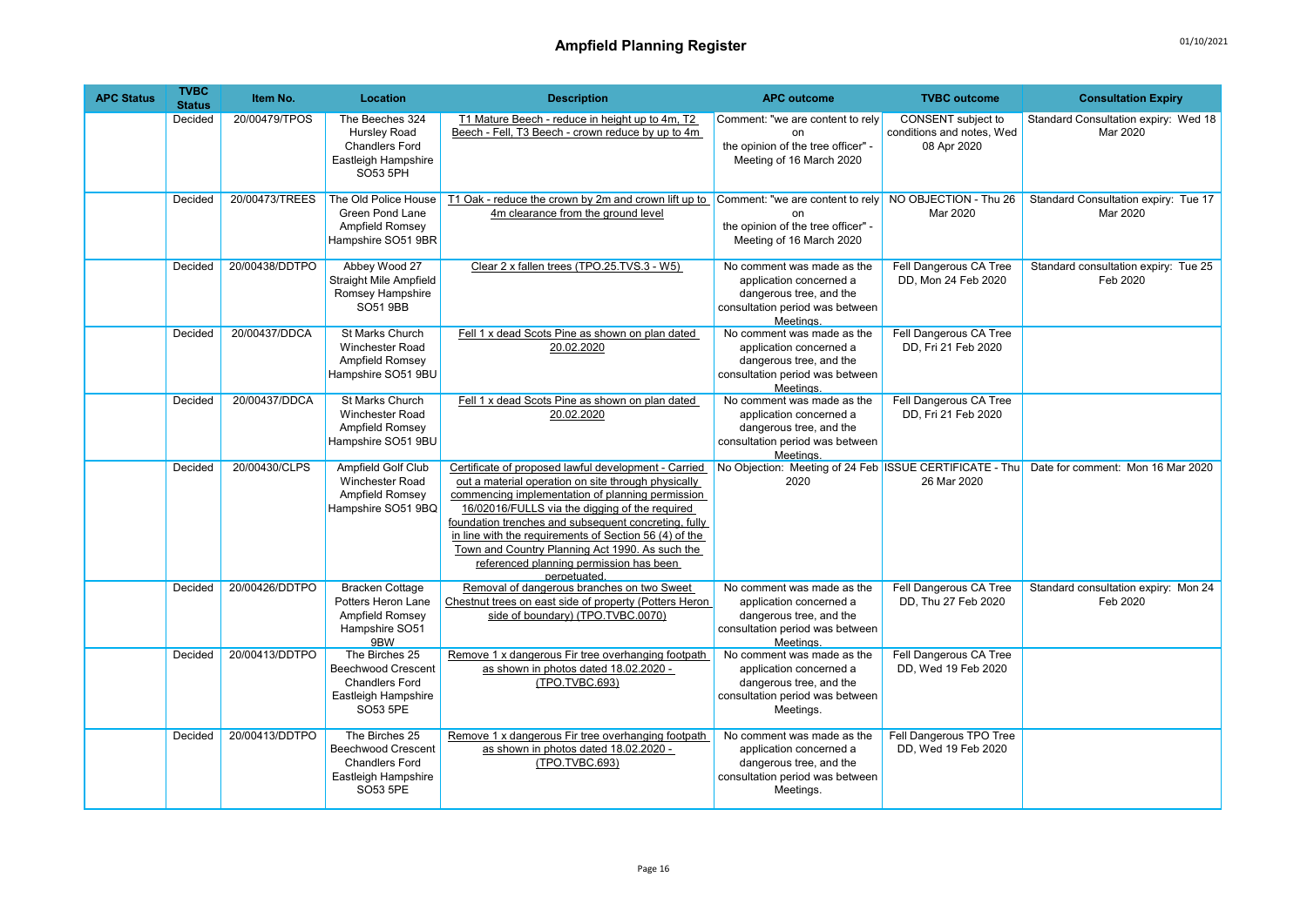| <b>APC Status</b> | <b>TVBC</b><br><b>Status</b> | Item No.       | Location                                                                                                     | <b>Description</b>                                                                                                                                                                                                                                                                                                                                                 | <b>APC outcome</b>                                                                                                               | <b>TVBC</b> outcome                                              | <b>Consultation Expiry</b>                             |
|-------------------|------------------------------|----------------|--------------------------------------------------------------------------------------------------------------|--------------------------------------------------------------------------------------------------------------------------------------------------------------------------------------------------------------------------------------------------------------------------------------------------------------------------------------------------------------------|----------------------------------------------------------------------------------------------------------------------------------|------------------------------------------------------------------|--------------------------------------------------------|
|                   | Decided                      | 20/00411/DDTPO | Silver Birches 9 Hook<br>Road Ampfield<br>Romsey Hampshire<br><b>SO51 9DB</b>                                | Remove 1 x dangerous Silver Birch from front garden<br>(TPO.TVBC.682 - G1)                                                                                                                                                                                                                                                                                         | No comment was made as the<br>application concerned a<br>dangerous tree, and the<br>consultation period was between<br>Meetings. | Fell Dangerous TPO Tree<br>DD, Wed 19 Feb 2020                   |                                                        |
|                   | Decided                      | 20/00411/DDTPO | Remove 1 x<br>dangerous Silver<br>Birch from front<br>garden<br>(TPO.TVBC.682 -<br>G(1)                      | Silver Birches 9 Hook Road Ampfield Romsey<br>Hampshire SO51 9DB                                                                                                                                                                                                                                                                                                   | No comment was made as the<br>application concerned a<br>dangerous tree, and the<br>consultation period was between<br>Meetings. | Fell Dangerous CA Tree<br>DD, Wed 19 Feb 2020                    |                                                        |
|                   | Decided                      | 20/00410/DDTPO | <b>Brackenhurst Straight</b><br>Mile Ampfield Romsey<br>Hampshire SO51 9BA                                   | Remove 1 x leaning dead Silver Birch shown in photo<br>dated 19.02.2020 (TPO.25.TVS.3 - W2)                                                                                                                                                                                                                                                                        | No comment was made as the<br>application concerned a<br>dangerous tree, and the<br>consultation period was between<br>Meetings. | Fell Dangerous TPO Tree<br>DD. Wed 19 Feb 2020                   |                                                        |
|                   | Decided                      | 20/00364/DDTPO | Ampfield Romsey<br>Hampshire SO51 9BA                                                                        | Rosings Straight Mile   Fell 5 x dangerous Silver Birch as shown on plan dated<br>13.02.2020 (TPO.25.TVS.3 - W2)                                                                                                                                                                                                                                                   | No comment was made as the<br>application concerned a<br>dangerous tree, and the<br>consultation period was between<br>Meetings. | Fell Dangerous TPO Tree<br>DD. Tue 18 Feb 2020                   | Standard Consultation Expiry: Mon 17<br>Feb 2020       |
|                   | Decided                      | 20/00355/DDTPO | Squirrels Hollow 21<br><b>Beechwood Crescent</b><br><b>Chandlers Ford</b><br>Eastleigh Hampshire<br>SO53 5PE | Remove 1 x fallen tree from garden (TPO.TVBC.693)                                                                                                                                                                                                                                                                                                                  | No comment was made as the<br>application concerned a<br>dangerous tree, and the<br>consultation period was between<br>Meetings. | Fallen Tree TPO DD, Thu<br>13 Feb 2020                           |                                                        |
|                   | Decided                      | 20/00341/DDTPO | Bentley 21 Straight<br>Mile Ampfield Romsey<br>Hampshire SO51 9BB                                            | Fell 1 x dangerous triple stemmed Silver Birch in rear<br>garden as shown on the plan dated 10.02.2020<br>(TPO.25.TVS.3 - W5)                                                                                                                                                                                                                                      | No comment was made as the<br>application concerned a<br>dangerous tree, and the<br>consultation period was between<br>Meetinas. | Fell Dangerous TPO Tree<br>DD. Tue 11 Feb 2020                   |                                                        |
|                   | Decided                      | 20/00339/DDTPO | Pinecroft 35<br><b>Beechwood Crescent</b><br><b>Chandlers Ford</b><br>Eastleigh Hampshire<br>SO53 5PE        | Fell 2 x Pine Trees as shown on plan dated 10.02.2020<br>(TPO.TVBC.693 - T62 and G16)                                                                                                                                                                                                                                                                              | No comment was made as the<br>application concerned a<br>dangerous tree, and the<br>consultation period was between<br>Meetings. | Fell Dangerous TPO Tree<br>DD, Tue 11 Feb 2020                   |                                                        |
|                   | Decided                      | 20/00324/VARS  | Kimbenlin 342 Hurslev<br>SO53 5PL                                                                            | To vary condition 2 (approved plans) of<br>Road Chandler's Ford 17/03228/FULLS (Proposed porch, two storey side and<br>single storey rear and side extensions to provide<br>enlarged living accommodation and first floor bedroom<br>with en-suite) to replace drawing 399/10/05 with<br>399/10/05a and 399/10/07 with 399/10/07a to allow for<br>a Juliet balcony | No Objection: Meeting of 24 Feb<br>2020                                                                                          | PERMISSION subject to<br>conditions & notes - Wed<br>18 Mar 2020 | Standard Consultation Expiry: Thu 05<br>Mar 2020       |
|                   | Decided                      | 20/00310/FULLS | Land At Sleepy Hollow<br>Farm Ampfield Hill<br>Ampfield SO51 9BD                                             | Erection of office building (B1)                                                                                                                                                                                                                                                                                                                                   | No Objection: Meeting of 24 Feb<br>2020                                                                                          | <b>REFUSE</b>                                                    | <b>Standard Consultation Expiry Wed 04</b><br>Mar 2020 |
|                   | Decided                      | 20/00295/TPOS  | <b>Rosings Straight Mile</b><br>Ampfield Romsey<br>Hampshire SO51 9BA                                        | Beech 1 - Remove lower limbs, Beech 2 Cut back<br>branches touching/overhanging telephone line, Silver<br>Birch - Fell                                                                                                                                                                                                                                             | Defer to opinion of TVBC tree<br>officer: Meeting of 24 Feb 2020                                                                 | CONSENT subject to<br>conditions and notes, 04<br>Mar 2020       | Standard Consultation Expiry Date Thu<br>27 Feb 2020   |